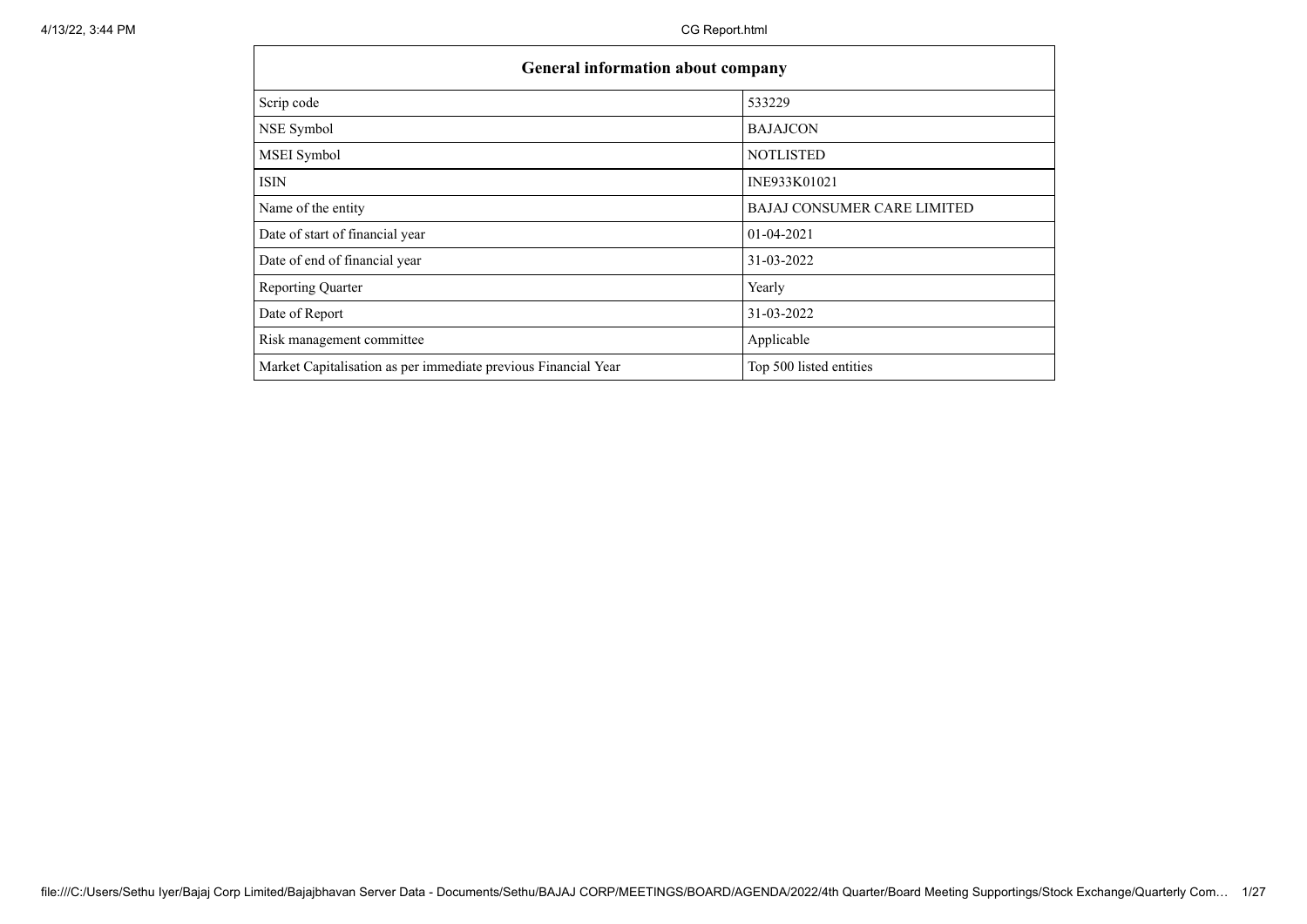## **Annexure I**

## **Annexure I to be submitted by listed entity on quarterly basis**

|                | I. Composition of Board of Directors |                            |                     |            |                                                           |                            |                                 |                          |                                                                                                      |                                             |                                                           |                            |                      |                                            |                                                                                                                                                  |                                                                                                                                                                   |                                                                                                                                                                          |                                                                                                                                                                                                         |                                      |                                             |
|----------------|--------------------------------------|----------------------------|---------------------|------------|-----------------------------------------------------------|----------------------------|---------------------------------|--------------------------|------------------------------------------------------------------------------------------------------|---------------------------------------------|-----------------------------------------------------------|----------------------------|----------------------|--------------------------------------------|--------------------------------------------------------------------------------------------------------------------------------------------------|-------------------------------------------------------------------------------------------------------------------------------------------------------------------|--------------------------------------------------------------------------------------------------------------------------------------------------------------------------|---------------------------------------------------------------------------------------------------------------------------------------------------------------------------------------------------------|--------------------------------------|---------------------------------------------|
|                |                                      |                            |                     |            |                                                           |                            |                                 |                          | Disclosure of notes on composition of board of directors explanatory                                 |                                             |                                                           |                            |                      |                                            |                                                                                                                                                  |                                                                                                                                                                   |                                                                                                                                                                          |                                                                                                                                                                                                         |                                      |                                             |
|                |                                      |                            |                     |            |                                                           |                            |                                 |                          |                                                                                                      |                                             | Whether the listed entity has a Regular Chairperson   Yes |                            |                      |                                            |                                                                                                                                                  |                                                                                                                                                                   |                                                                                                                                                                          |                                                                                                                                                                                                         |                                      |                                             |
|                |                                      |                            |                     |            |                                                           |                            |                                 |                          |                                                                                                      |                                             | Whether Chairperson is related to MD or CEO   No          |                            |                      |                                            |                                                                                                                                                  |                                                                                                                                                                   |                                                                                                                                                                          |                                                                                                                                                                                                         |                                      |                                             |
| Sr             | Title<br>(Mr<br>Ms)                  | Name of<br>the<br>Director | PAN                 | <b>DIN</b> | Category 1<br>of directors                                | Category 2<br>of directors | Category<br>$3$ of<br>directors | Date<br>of<br>Birth      | Whether<br>special<br>resolution<br>passed?<br>[Refer Reg.<br>$17(1A)$ of<br>Listing<br>Regulations] | Date of<br>passing<br>special<br>resolution | <b>Initial Date</b><br>of<br>appointment                  | Date of Re-<br>appointment | Date of<br>cessation | Tenure<br>of<br>director<br>(in<br>months) | No of<br>Directorship<br>in listed<br>entities<br>including<br>this listed<br>entity (Refer<br>Regulation<br>$17A$ of<br>Listing<br>Regulations) | No of<br>Independent<br>Directorship<br>in listed<br>entities<br>including<br>this listed<br>entity (Refer<br>Regulation<br>$17A(1)$ of<br>Listing<br>Regulations | Number of<br>memberships<br>in Audit/<br>Stakeholder<br>Committee(s)<br>including this<br>listed entity<br>(Refer<br>Regulation<br>$26(1)$ of<br>Listing<br>Regulations) | No of post of<br>Chairperson in<br>Audit/<br>Stakeholder<br>Committee<br>held in listed<br>entities<br>including this<br>listed entity<br>(Refer<br>Regulation<br>$26(1)$ of<br>Listing<br>Regulations) | Notes for<br>not<br>providing<br>PAN | Notes for<br>not<br>providing<br>$\rm{DIN}$ |
| 1              | Mr                                   | Kushagra<br>Bajaj          | ABBPB5704G 00017575 |            | Non-<br>Executive -<br>Non<br>Independent<br>Director     | Chairperson                |                                 | $04 -$<br>$02 -$<br>1977 | NA                                                                                                   |                                             | 14-09-2007                                                | 21-06-2021                 |                      |                                            | $\overline{2}$                                                                                                                                   | $\Omega$                                                                                                                                                          | $\overline{2}$                                                                                                                                                           | $\Omega$                                                                                                                                                                                                |                                      |                                             |
| $\overline{2}$ | Mr                                   | Jaideep<br>Nandi           | ABOPN4534K          | 06938480   | Executive<br>Director                                     | Not<br>Applicable          | $\rm MD$                        | $01 -$<br>$07 -$<br>1965 | NA                                                                                                   |                                             | 01-07-2020                                                | 21-09-2020                 |                      |                                            |                                                                                                                                                  | $\Omega$                                                                                                                                                          |                                                                                                                                                                          | $\Omega$                                                                                                                                                                                                |                                      |                                             |
| $\mathfrak{Z}$ | Mr                                   | Sumit<br>Malhotra          | AAFPM0439C 02183825 |            | Non-<br>Executive -<br>Non<br>Independent<br>Director     | Not<br>Applicable          |                                 | $28 -$<br>$09 -$<br>1961 | Yes                                                                                                  | $21-09-$<br>2020                            | 01-04-2008 21-09-2020                                     |                            |                      |                                            |                                                                                                                                                  | $\Omega$                                                                                                                                                          |                                                                                                                                                                          | $\Omega$                                                                                                                                                                                                |                                      |                                             |
| $\overline{4}$ | Mr                                   | Aditya<br>Vikram<br>Somani | AACPS9138D          | 00046286   | Non-<br>Executive -<br>Independent Applicable<br>Director | Not                        |                                 | $04 -$<br>$11 -$<br>1973 | NA                                                                                                   |                                             | 04-02-2010                                                | 01-04-2019                 |                      | 33                                         |                                                                                                                                                  |                                                                                                                                                                   |                                                                                                                                                                          | $\Omega$                                                                                                                                                                                                |                                      |                                             |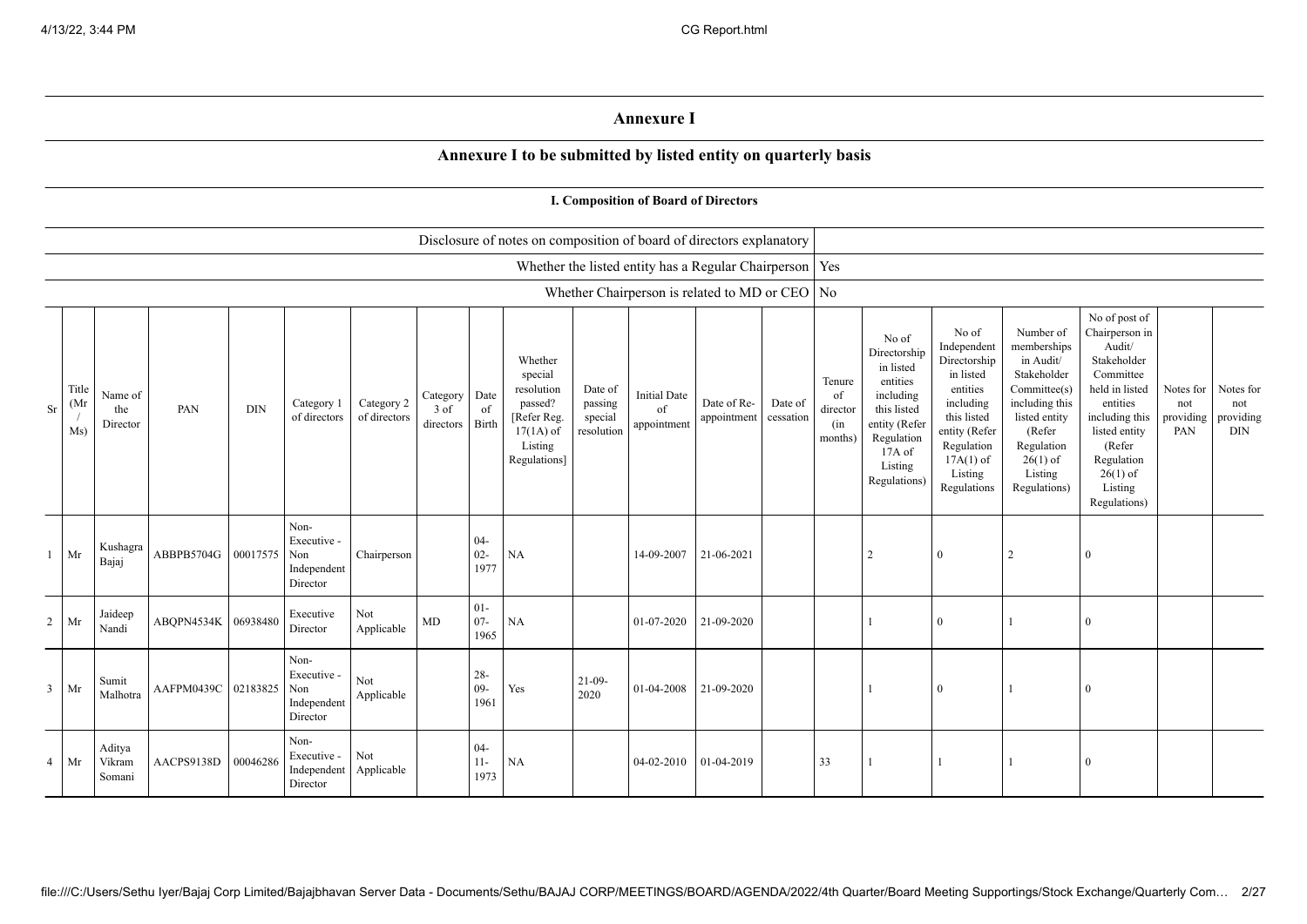|                | <b>I. Composition of Board of Directors</b> |                            |            |            |                                                           |                                        |                   |                          |                                                                                                      |                                             |                                          |                            |                      |                                            |                                                                                                                                                |                                                                                                                                                                      |                                                                                                                                                                          |                                                                                                                                                                                                            |
|----------------|---------------------------------------------|----------------------------|------------|------------|-----------------------------------------------------------|----------------------------------------|-------------------|--------------------------|------------------------------------------------------------------------------------------------------|---------------------------------------------|------------------------------------------|----------------------------|----------------------|--------------------------------------------|------------------------------------------------------------------------------------------------------------------------------------------------|----------------------------------------------------------------------------------------------------------------------------------------------------------------------|--------------------------------------------------------------------------------------------------------------------------------------------------------------------------|------------------------------------------------------------------------------------------------------------------------------------------------------------------------------------------------------------|
|                |                                             |                            |            |            |                                                           |                                        |                   |                          | Disclosure of notes on composition of board of directors explanatory                                 |                                             |                                          |                            |                      |                                            |                                                                                                                                                |                                                                                                                                                                      |                                                                                                                                                                          |                                                                                                                                                                                                            |
|                |                                             |                            |            |            |                                                           |                                        |                   |                          | Whether the listed entity has a Regular Chairperson                                                  |                                             |                                          |                            |                      |                                            |                                                                                                                                                |                                                                                                                                                                      |                                                                                                                                                                          |                                                                                                                                                                                                            |
| Sr             | Title<br>(Mr)<br>Ms)                        | Name<br>of the<br>Director | PAN        | <b>DIN</b> | Category 1<br>of directors                                | Category 2 Category<br>of<br>directors | 3 of<br>directors | Date<br>of<br>Birth      | Whether<br>special<br>resolution<br>passed?<br>[Refer Reg.<br>$17(1A)$ of<br>Listing<br>Regulations] | Date of<br>passing<br>special<br>resolution | <b>Initial Date</b><br>of<br>appointment | Date of Re-<br>appointment | Date of<br>cessation | Tenure<br>of<br>director<br>(in<br>months) | No of<br>Directorship<br>in listed<br>entities<br>including<br>this listed<br>entity (Refer<br>Regulation<br>17A of<br>Listing<br>Regulations) | No of<br>Independent<br>Directorship<br>in listed<br>entities<br>including<br>this listed<br>entity<br>(Refer<br>Regulation<br>$17A(1)$ of<br>Listing<br>Regulations | Number of<br>memberships<br>in Audit/<br>Stakeholder<br>Committee(s)<br>including this<br>listed entity<br>(Refer<br>Regulation<br>$26(1)$ of<br>Listing<br>Regulations) | No of post<br>of<br>Chairperson<br>in Audit/<br>Stakeholder<br>Committee<br>held in listed<br>entities<br>including<br>this listed<br>entity (Refer<br>Regulation<br>$26(1)$ of<br>Listing<br>Regulations) |
| 5 <sup>1</sup> | Mr                                          | Dilip<br>Cherian           | AAGPC9788H | 00322763   | Non-<br>Executive -<br>Independent Applicable<br>Director | Not                                    |                   | $10-$<br>$04 -$<br>1956  | <b>NA</b>                                                                                            |                                             | 04-02-2010                               | 01-04-2019                 |                      | 33                                         | $\overline{2}$                                                                                                                                 | $\overline{2}$                                                                                                                                                       |                                                                                                                                                                          |                                                                                                                                                                                                            |
| 6              | Mr                                          | Gauray<br>Dalmia           | ADYPD0151A | 00009639   | Non-<br>Executive -<br>Independent Applicable<br>Director | Not                                    |                   | $02 -$<br>$05 -$<br>1970 | <b>NA</b>                                                                                            |                                             | 04-02-2010                               | 01-04-2019                 |                      | 33                                         | 3                                                                                                                                              |                                                                                                                                                                      |                                                                                                                                                                          |                                                                                                                                                                                                            |
|                | Ms                                          | Lilian<br>Jessie<br>Paul   | ADOPP4942D | 02864506   | Non-<br>Executive -<br>Independent<br>Director            | Not<br>Applicable                      |                   | $02 -$<br>$05 -$<br>1970 | <b>NA</b>                                                                                            |                                             | 19-03-2019                               | 01-04-2019                 |                      | 33                                         | 5                                                                                                                                              | 5                                                                                                                                                                    |                                                                                                                                                                          |                                                                                                                                                                                                            |

 $\Gamma$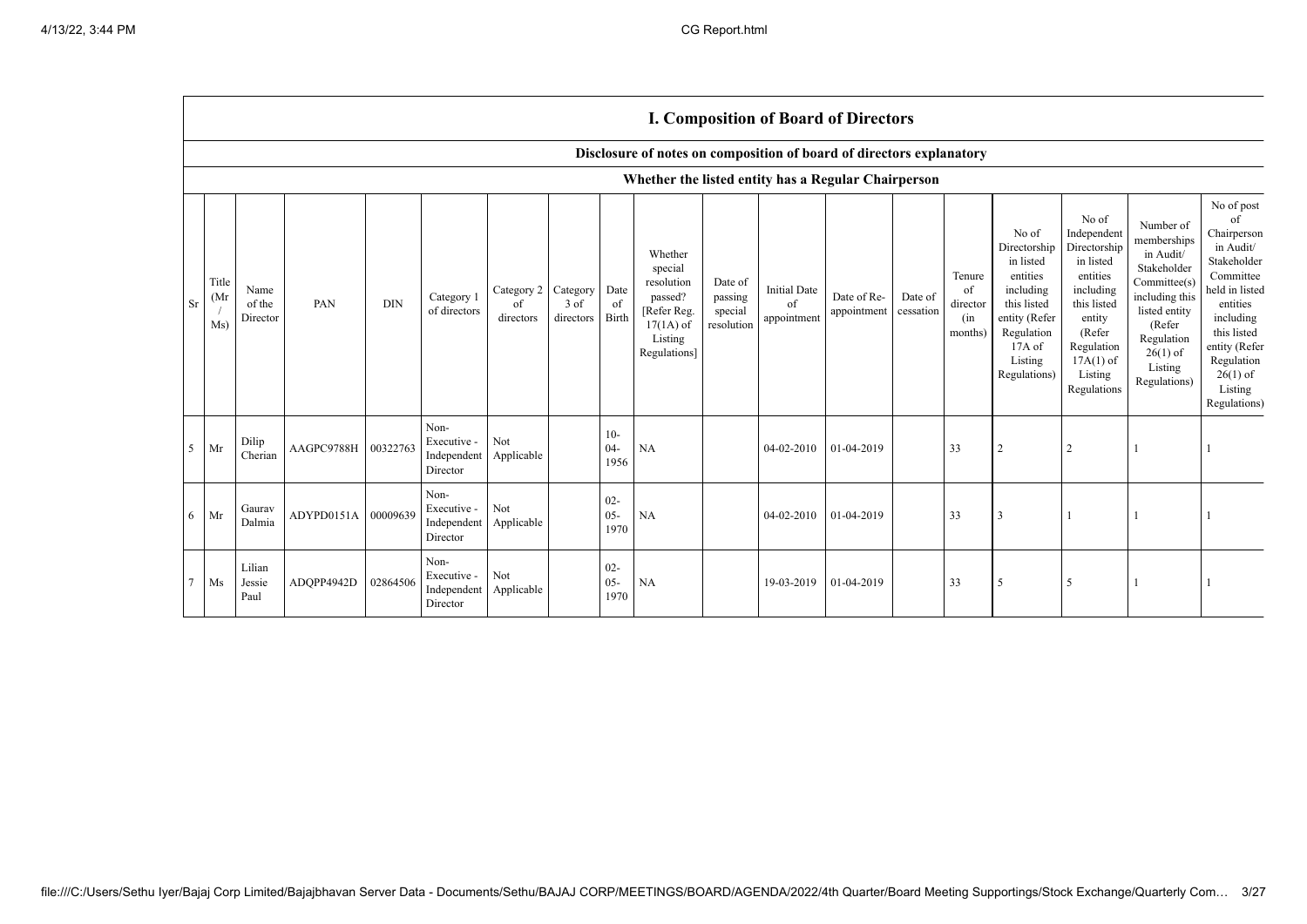|                | <b>Audit Committee Details</b> |                              |                                         |                            |                        |                      |                |  |  |
|----------------|--------------------------------|------------------------------|-----------------------------------------|----------------------------|------------------------|----------------------|----------------|--|--|
|                |                                |                              |                                         |                            |                        |                      |                |  |  |
| Sr             | <b>DIN</b><br>Number           | Name of Committee<br>members | Category 1 of directors                 | Category 2 of<br>directors | Date of<br>Appointment | Date of<br>Cessation | <b>Remarks</b> |  |  |
|                | 00009639                       | Gauray Dalmia                | Non-Executive - Independent<br>Director | Chairperson                | $01 - 08 - 2014$       |                      |                |  |  |
| $\overline{2}$ | 00046286                       | Aditya Vikram Somani         | Non-Executive - Independent<br>Director | Member                     | $01 - 08 - 2014$       |                      |                |  |  |
| 3              | 00322763                       | Dilip Cherian                | Non-Executive - Independent<br>Director | Member                     | $01 - 08 - 2014$       |                      |                |  |  |
| 4              | 02864506                       | Lilian Jessie Paul           | Non-Executive - Independent<br>Director | Member                     | 19-03-2019             |                      |                |  |  |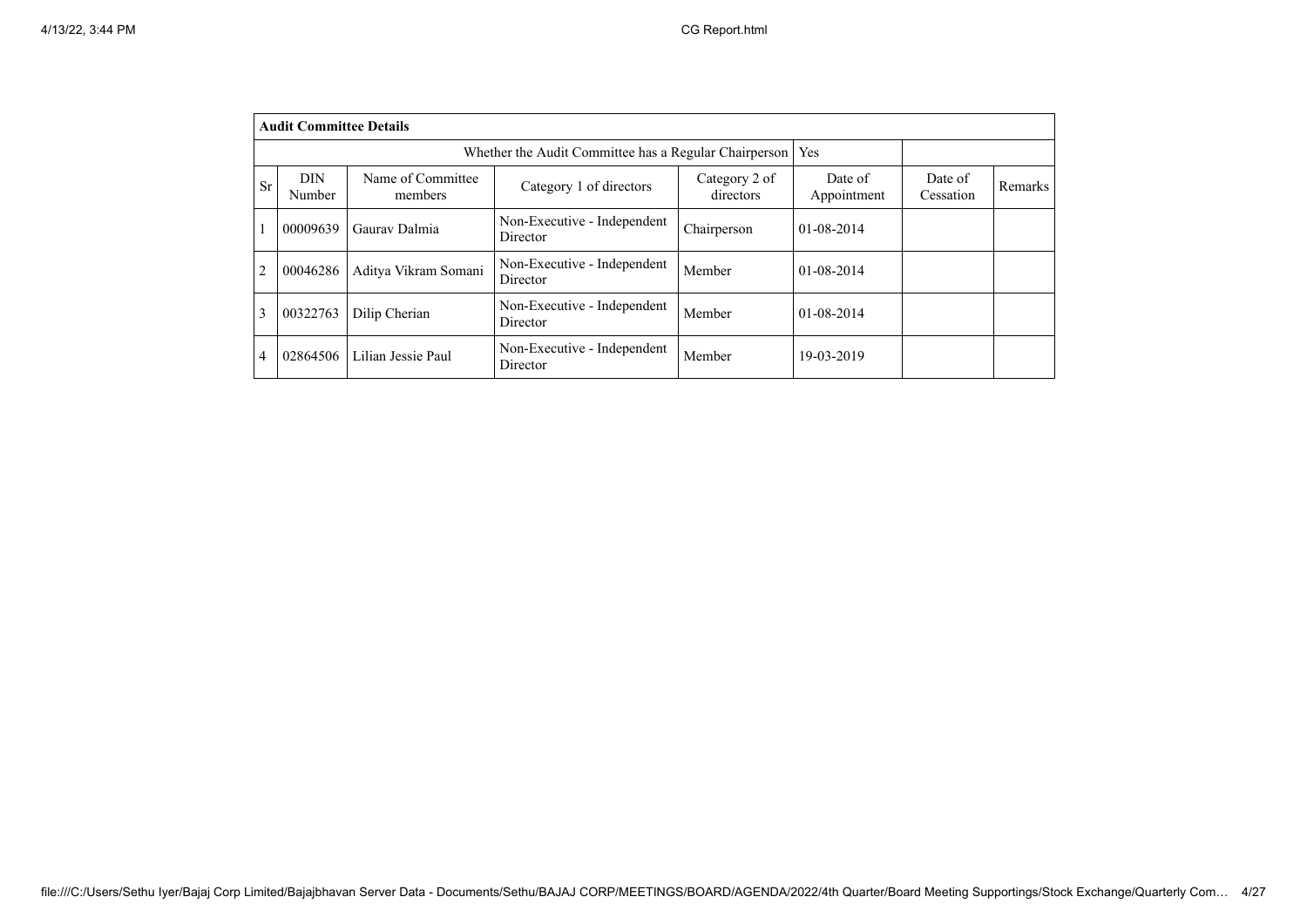|                | Nomination and remuneration committee                                             |                              |                                         |                            |                        |                      |         |  |  |
|----------------|-----------------------------------------------------------------------------------|------------------------------|-----------------------------------------|----------------------------|------------------------|----------------------|---------|--|--|
|                | Whether the Nomination and remuneration committee has a Regular Chairperson   Yes |                              |                                         |                            |                        |                      |         |  |  |
| <b>Sr</b>      | <b>DIN</b><br>Number                                                              | Name of Committee<br>members | Category 1 of directors                 | Category 2 of<br>directors | Date of<br>Appointment | Date of<br>Cessation | Remarks |  |  |
|                | 00009639                                                                          | Gauray Dalmia                | Non-Executive - Independent<br>Director | Chairperson                | 08-08-2014             |                      |         |  |  |
| $\overline{2}$ | 00046286                                                                          | Aditya Vikram Somani         | Non-Executive - Independent<br>Director | Member                     | 08-08-2014             |                      |         |  |  |
| 3              | 00322763                                                                          | Dilip Cherian                | Non-Executive - Independent<br>Director | Member                     | 16-10-2014             |                      |         |  |  |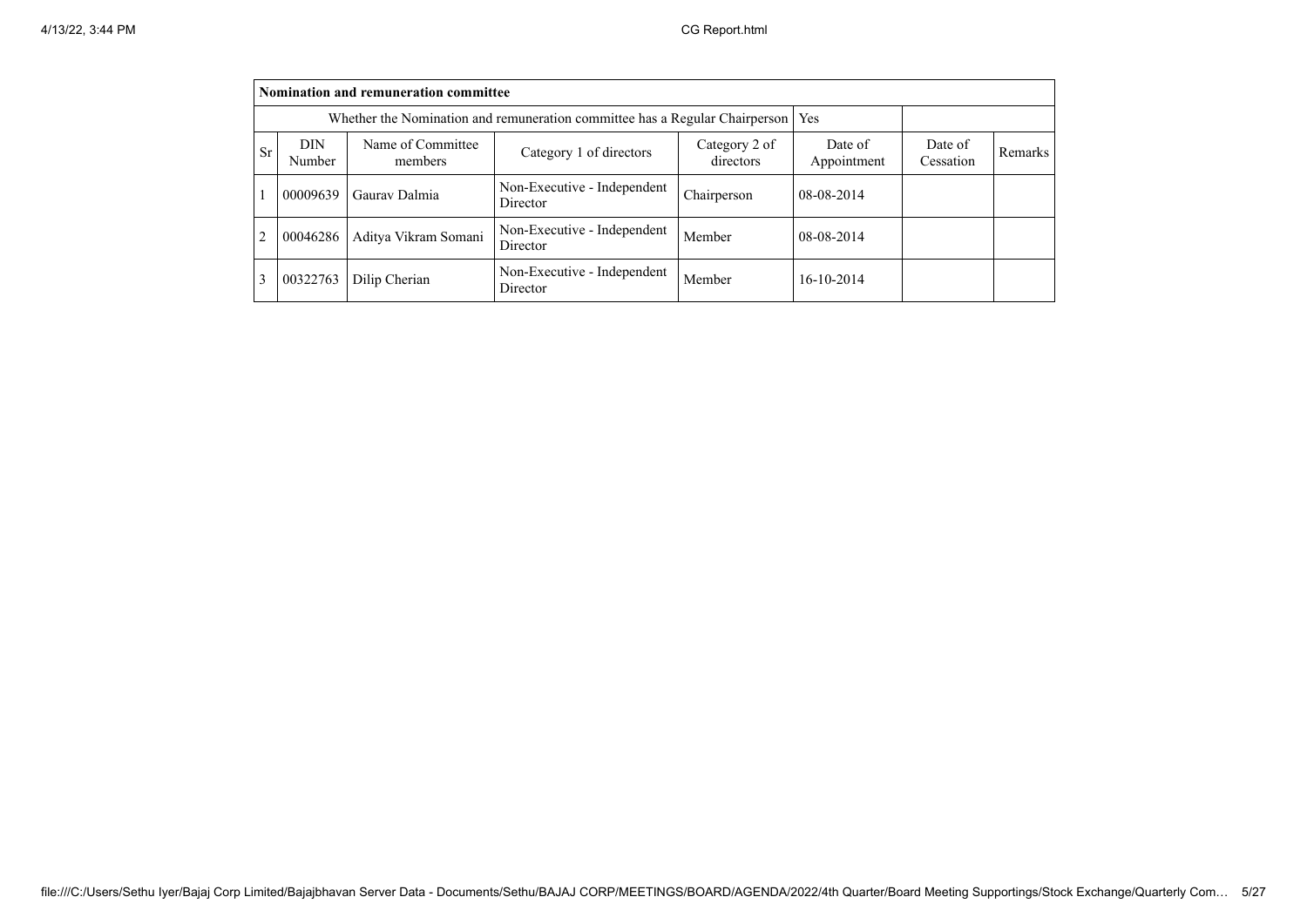|                | <b>Stakeholders Relationship Committee</b>                                                                    |                |                                             |             |                        |                      |         |  |  |  |
|----------------|---------------------------------------------------------------------------------------------------------------|----------------|---------------------------------------------|-------------|------------------------|----------------------|---------|--|--|--|
|                | Whether the Stakeholders Relationship Committee has a Regular Chairperson  <br>Yes                            |                |                                             |             |                        |                      |         |  |  |  |
| <b>Sr</b>      | Name of Committee<br><b>DIN</b><br>Category 2 of<br>Category 1 of directors<br>directors<br>Number<br>members |                |                                             |             | Date of<br>Appointment | Date of<br>Cessation | Remarks |  |  |  |
|                | 00322763                                                                                                      | Dilip Cherian  | Non-Executive - Independent<br>Director     | Chairperson | $04 - 02 - 2010$       |                      |         |  |  |  |
| $\overline{2}$ | 00017575                                                                                                      | Kushagra Bajaj | Non-Executive - Non<br>Independent Director | Member      | 26-09-2014             |                      |         |  |  |  |
| 3              | 06938480                                                                                                      | Jaideep Nandi  | <b>Executive Director</b>                   | Member      | 17-07-2020             |                      |         |  |  |  |
| $\overline{4}$ | 02183825                                                                                                      | Sumit Malhotra | Non-Executive - Non<br>Independent Director | Member      | $04 - 02 - 2010$       |                      |         |  |  |  |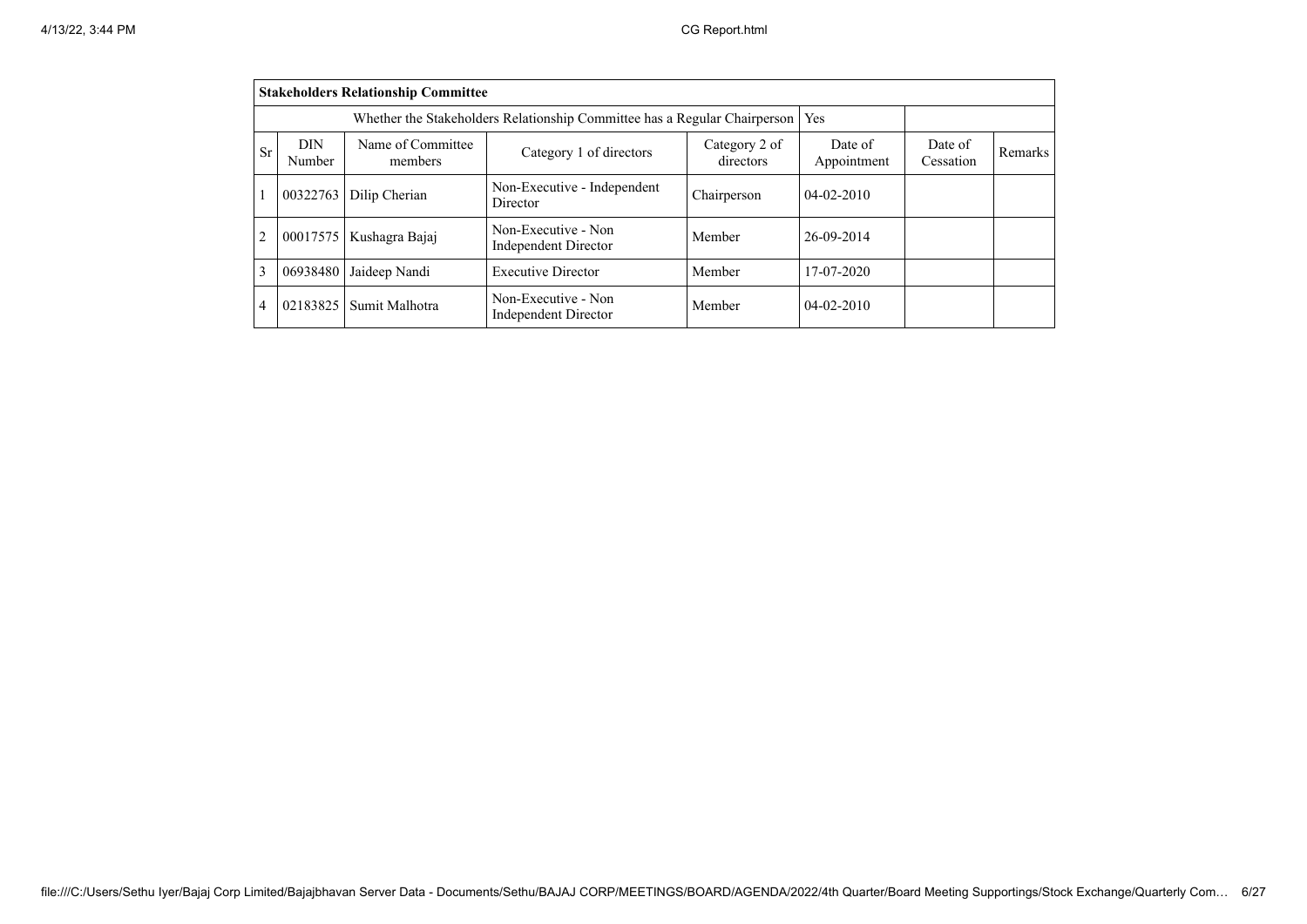|                | <b>Risk Management Committee</b> |                                                                 |                                            |                            |                        |                      |                |  |  |
|----------------|----------------------------------|-----------------------------------------------------------------|--------------------------------------------|----------------------------|------------------------|----------------------|----------------|--|--|
|                |                                  | Whether the Risk Management Committee has a Regular Chairperson | Yes                                        |                            |                        |                      |                |  |  |
| Sr             | <b>DIN</b><br>Number             | Name of Committee<br>members                                    | Category 1 of directors                    | Category 2 of<br>directors | Date of<br>Appointment | Date of<br>Cessation | <b>Remarks</b> |  |  |
|                | 00046286                         | Aditya Vikram Somani                                            | Non-Executive - Independent<br>Director    | Chairperson                | 19-03-2020             |                      |                |  |  |
| $\overline{2}$ | 06938480                         | Jaideep Nandi                                                   | <b>Executive Director</b>                  | Member                     | 17-07-2020             |                      |                |  |  |
| 3              | 02183825                         | Sumit Malhotra                                                  | Non-Executive -Non<br>Independent Director | Member                     | 19-03-2020             |                      |                |  |  |
| 4              | 02864506                         | Lilian Jessie Paul                                              | Non-Executive - Independent<br>Director    | Member                     | 19-03-2020             |                      |                |  |  |
| 5              | 99999999                         | Pankaj Nigam                                                    | Member                                     | Member                     | $03 - 02 - 2021$       |                      |                |  |  |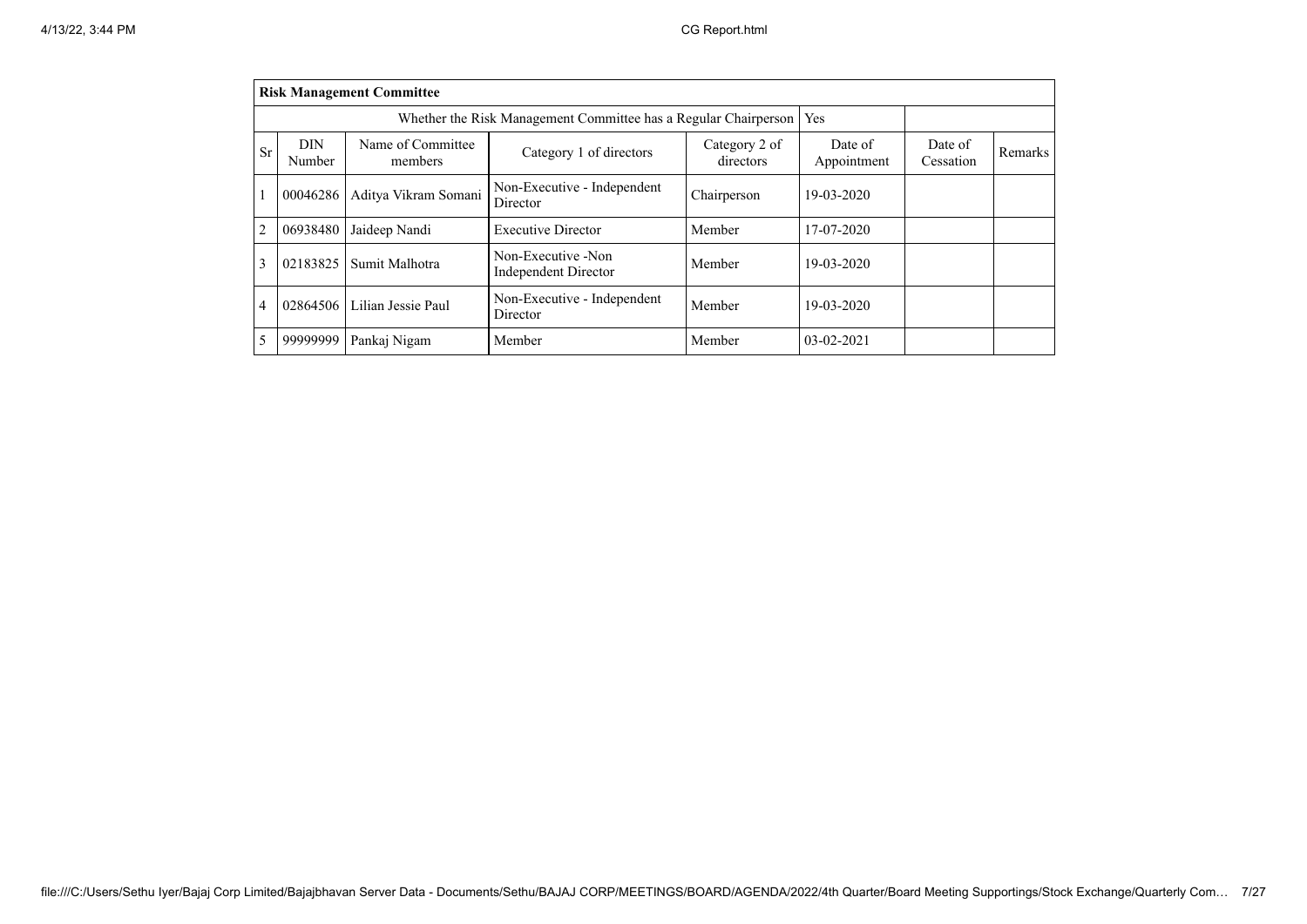|                | <b>Corporate Social Responsibility Committee</b>                                |                              |                                                    |                            |                        |                      |         |  |  |  |
|----------------|---------------------------------------------------------------------------------|------------------------------|----------------------------------------------------|----------------------------|------------------------|----------------------|---------|--|--|--|
|                | Whether the Corporate Social Responsibility Committee has a Regular Chairperson |                              |                                                    |                            |                        |                      |         |  |  |  |
| <b>Sr</b>      | <b>DIN</b><br>Number                                                            | Name of Committee<br>members | Category 1 of directors                            | Category 2 of<br>directors | Date of<br>Appointment | Date of<br>Cessation | Remarks |  |  |  |
|                | 00009639                                                                        | Gauray Dalmia                | Non-Executive - Independent<br>Director            | Chairperson                | $01 - 08 - 2014$       |                      |         |  |  |  |
| $\overline{2}$ | 00322763                                                                        | Dilip Cherian                | Non-Executive - Independent<br>Director            | Member                     | $01 - 08 - 2014$       |                      |         |  |  |  |
| 3              | 02183825                                                                        | Sumit Malhotra               | Non-Executive - Non<br><b>Independent Director</b> | Member                     | $01 - 08 - 2014$       |                      |         |  |  |  |
| $\overline{4}$ | 06938480                                                                        | Jaideep Nandi                | <b>Executive Director</b>                          | Member                     | 17-07-2020             |                      |         |  |  |  |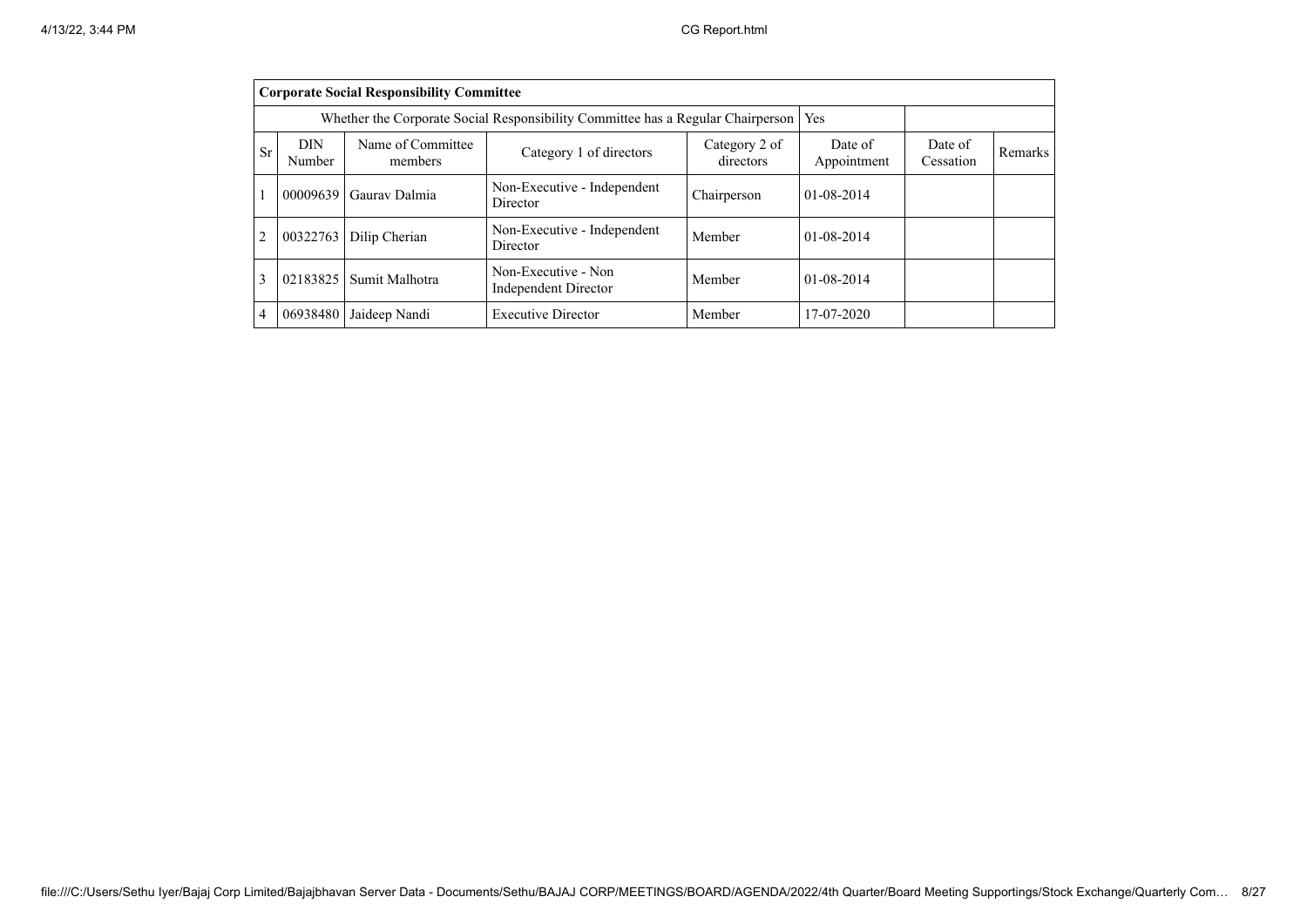| <b>Other Committee</b> |                                                                                                                                     |  |  |
|------------------------|-------------------------------------------------------------------------------------------------------------------------------------|--|--|
|                        | Sr   DIN Number   Name of Committee members   Name of other committee   Category 1 of directors   Category 2 of directors   Remarks |  |  |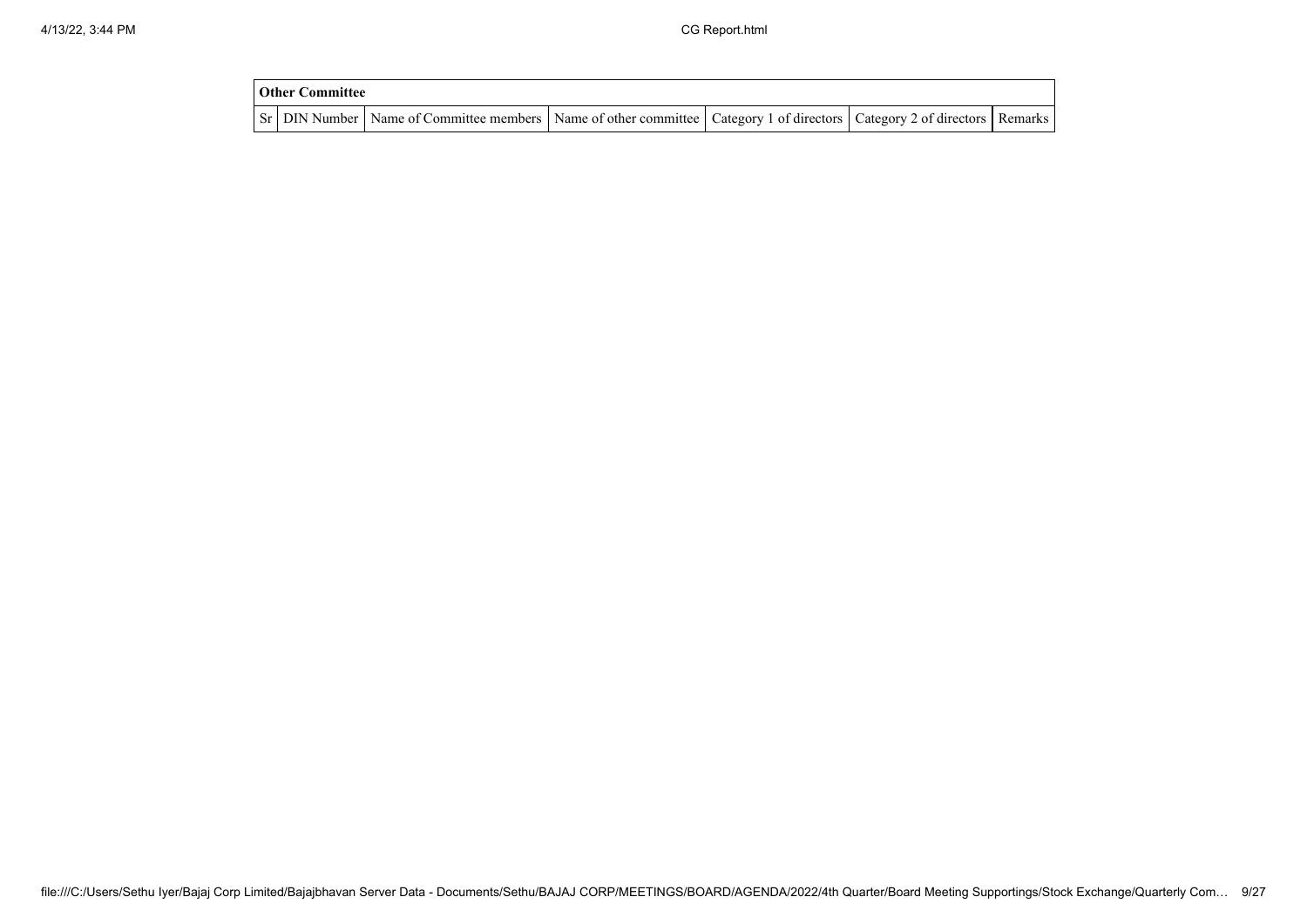|                | Annexure 1                                                          |                                                               |                                                                      |                                       |                                                     |                                                                                      |                                                                        |  |
|----------------|---------------------------------------------------------------------|---------------------------------------------------------------|----------------------------------------------------------------------|---------------------------------------|-----------------------------------------------------|--------------------------------------------------------------------------------------|------------------------------------------------------------------------|--|
|                | <b>Annexure 1</b>                                                   |                                                               |                                                                      |                                       |                                                     |                                                                                      |                                                                        |  |
|                | <b>III. Meeting of Board of Directors</b>                           |                                                               |                                                                      |                                       |                                                     |                                                                                      |                                                                        |  |
|                | Disclosure of notes on meeting of<br>board of directors explanatory |                                                               |                                                                      |                                       |                                                     |                                                                                      |                                                                        |  |
| <b>Sr</b>      | $Date(s)$ of<br>meeting (if any)<br>in the previous<br>quarter      | $Date(s)$ of<br>meeting (if any)<br>in the current<br>quarter | Maximum gap<br>between any two<br>consecutive (in<br>number of days) | Notes for<br>not<br>providing<br>Date | Whether<br>requirement of<br>Quorum met<br>(Yes/No) | Number of Directors<br>present* (All directors<br>including Independent<br>Director) | No. of<br>Independent<br><b>Directors</b><br>attending the<br>meeting* |  |
|                | $01 - 11 - 2021$                                                    |                                                               |                                                                      |                                       | Yes                                                 | 5                                                                                    |                                                                        |  |
| $\overline{2}$ |                                                                     | 02-02-2022                                                    | 92                                                                   |                                       | Yes                                                 |                                                                                      |                                                                        |  |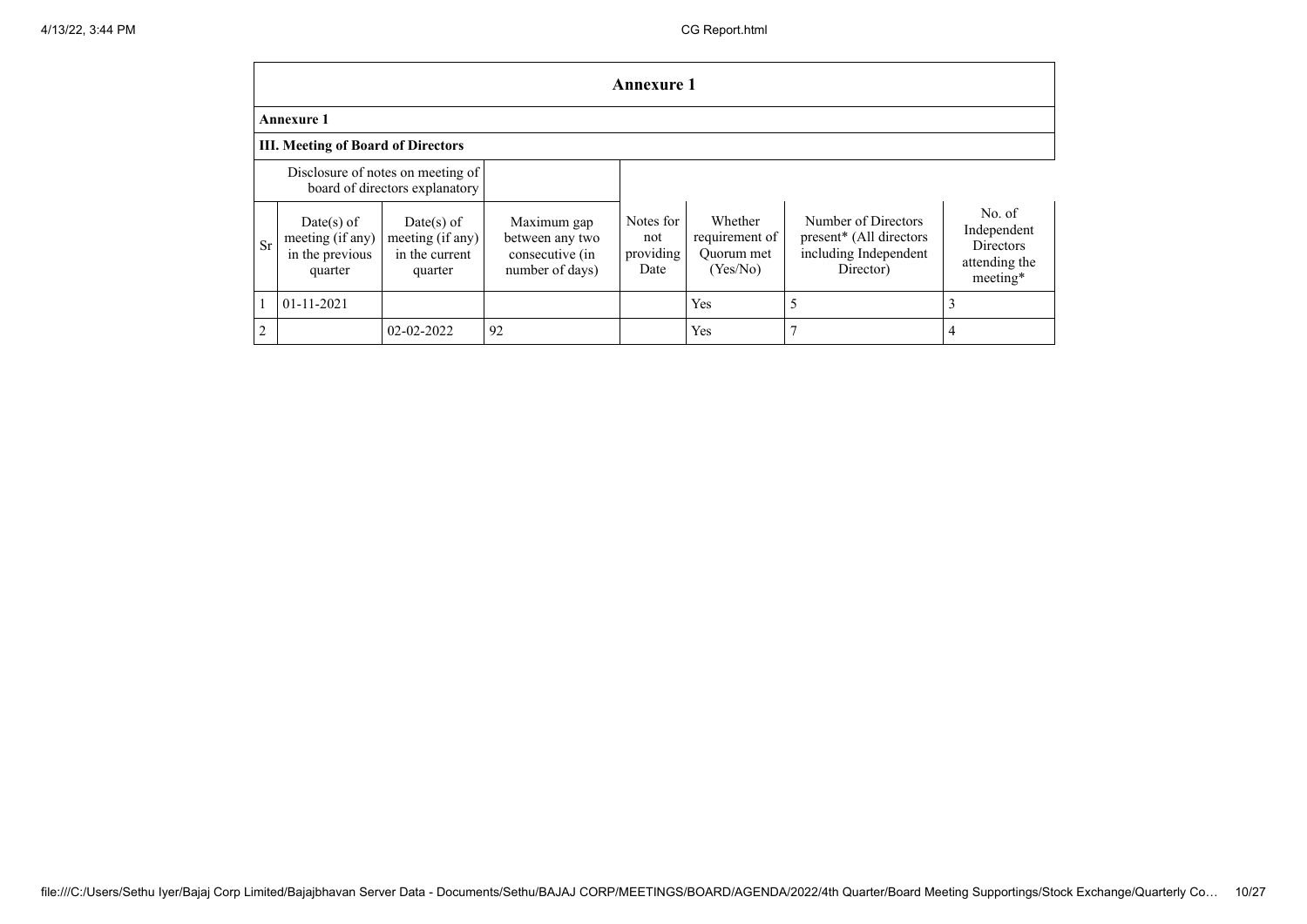|                | <b>Annexure 1</b>                                |                                                                                                            |                                                                      |                               |                                       |                                                        |                                                                                            |                                                                           |
|----------------|--------------------------------------------------|------------------------------------------------------------------------------------------------------------|----------------------------------------------------------------------|-------------------------------|---------------------------------------|--------------------------------------------------------|--------------------------------------------------------------------------------------------|---------------------------------------------------------------------------|
|                | <b>IV. Meeting of Committees</b>                 |                                                                                                            |                                                                      |                               |                                       |                                                        |                                                                                            |                                                                           |
|                |                                                  |                                                                                                            | Disclosure of notes on meeting of committees explanatory             |                               |                                       |                                                        |                                                                                            |                                                                           |
| <b>Sr</b>      | Name of<br>Committee                             | $Date(s)$ of meeting (Enter<br>dates of Previous quarter<br>and Current quarter in<br>chronological order) | Maximum gap<br>between any two<br>consecutive (in<br>number of days) | Name of<br>other<br>committee | Reson for<br>not<br>providing<br>date | Whether<br>requirement<br>of Quorum<br>met<br>(Yes/No) | Number of<br>Directors present*<br>(All directors<br>including<br>Independent<br>Director) | No. of<br>Independent<br><b>Directors</b><br>attending<br>the<br>meeting* |
| $\mathbf{1}$   | Audit<br>Committee                               | 01-11-2021                                                                                                 |                                                                      |                               |                                       | Yes                                                    | 3                                                                                          | 3                                                                         |
| $\overline{2}$ | Audit<br>Committee                               | 02-02-2022                                                                                                 | 92                                                                   |                               |                                       | Yes                                                    | 4                                                                                          | 4                                                                         |
| 3              | Stakeholders<br>Relationship<br>Committee        | 01-11-2021                                                                                                 |                                                                      |                               |                                       | Yes                                                    | 3                                                                                          | 1                                                                         |
| $\overline{4}$ | <b>Stakeholders</b><br>Relationship<br>Committee | 01-11-2021                                                                                                 |                                                                      |                               |                                       | Yes                                                    | 3                                                                                          |                                                                           |
| 5              | Risk<br>Management<br>Committee                  | 01-11-2021                                                                                                 |                                                                      |                               |                                       | Yes                                                    | 3                                                                                          |                                                                           |
| 6              | Risk<br>Management<br>Committee                  | 02-02-2022                                                                                                 |                                                                      |                               |                                       | Yes                                                    | 4                                                                                          | 2                                                                         |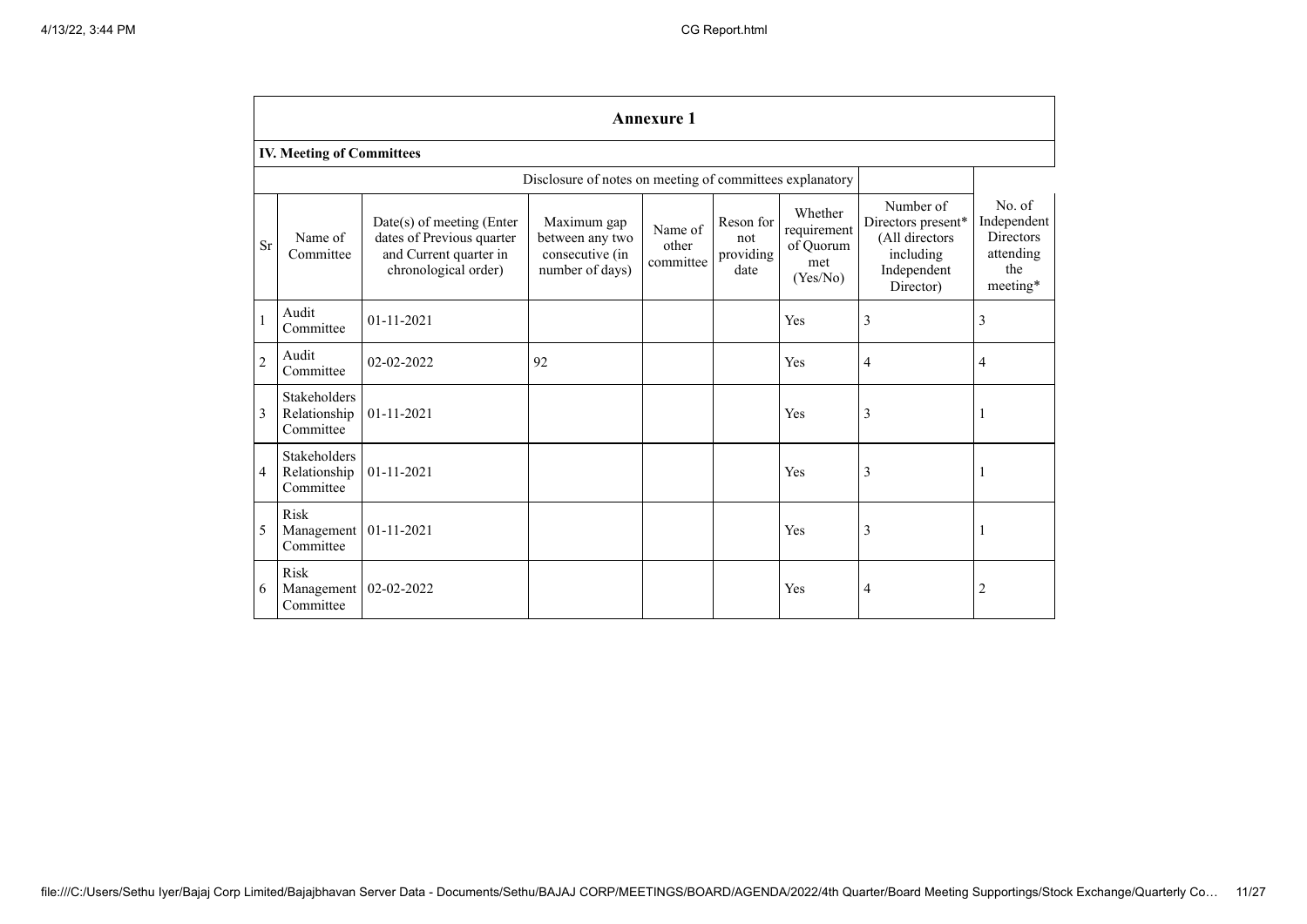|                                                                                                                                | Annexure 1                                                                                                |     |  |  |  |  |  |  |
|--------------------------------------------------------------------------------------------------------------------------------|-----------------------------------------------------------------------------------------------------------|-----|--|--|--|--|--|--|
|                                                                                                                                | V. Related Party Transactions                                                                             |     |  |  |  |  |  |  |
| If status is "No" details of non-<br>Compliance status<br>Subject<br><b>Sr</b><br>(Yes/No/NA)<br>compliance may be given here. |                                                                                                           |     |  |  |  |  |  |  |
|                                                                                                                                | Whether prior approval of audit committee obtained                                                        | Yes |  |  |  |  |  |  |
| $\overline{2}$                                                                                                                 | Whether shareholder approval obtained for material RPT                                                    | NA  |  |  |  |  |  |  |
| 3                                                                                                                              | Whether details of RPT entered into pursuant to omnibus approval<br>have been reviewed by Audit Committee | Yes |  |  |  |  |  |  |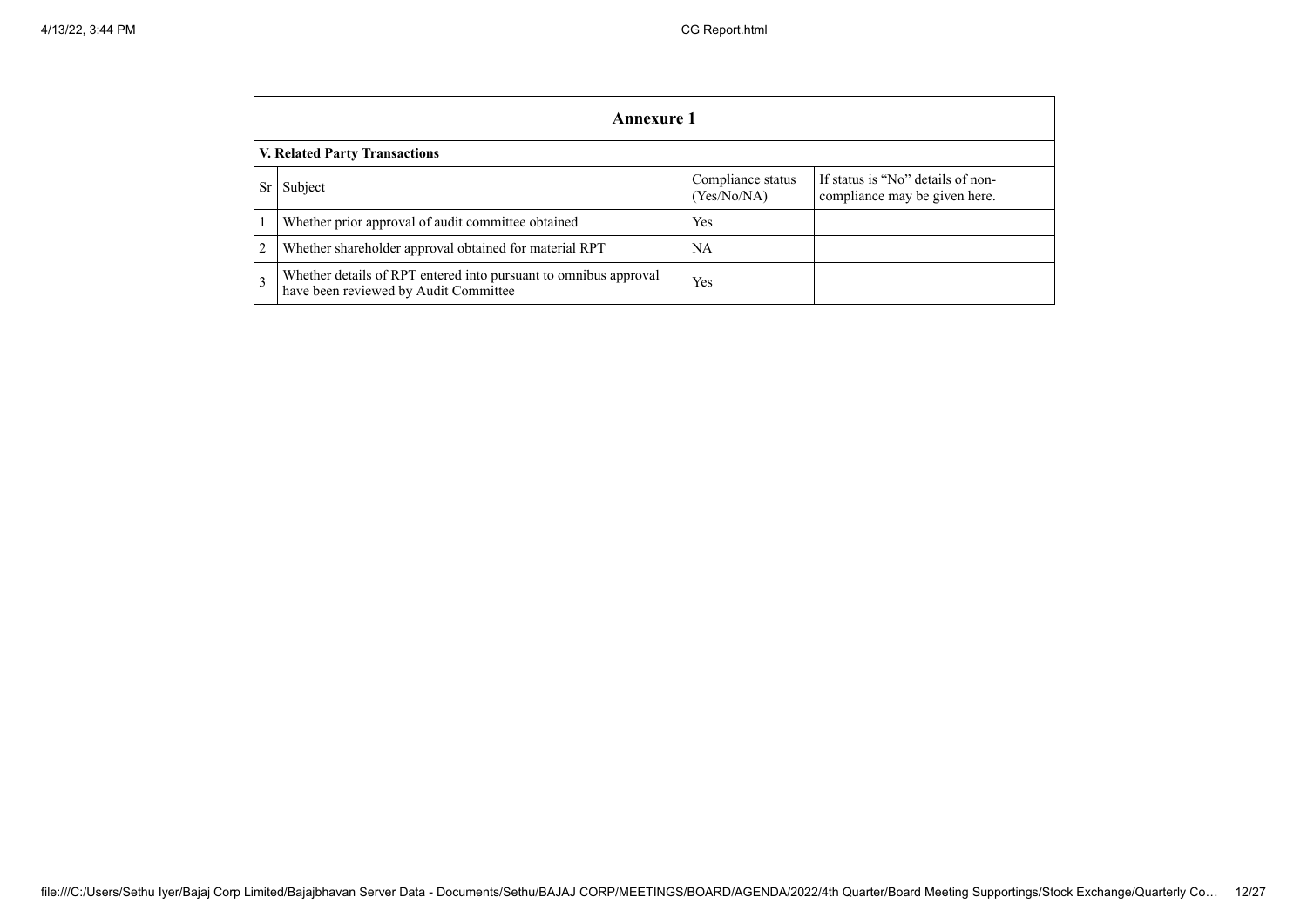|                | <b>Annexure 1</b>                                                                                                                                                                                               |                               |  |  |
|----------------|-----------------------------------------------------------------------------------------------------------------------------------------------------------------------------------------------------------------|-------------------------------|--|--|
|                | <b>VI.</b> Affirmations                                                                                                                                                                                         |                               |  |  |
|                | $Sr$ Subject                                                                                                                                                                                                    | Compliance<br>status (Yes/No) |  |  |
|                | The composition of Board of Directors is in terms of SEBI (Listing obligations and disclosure requirements)<br>Regulations, 2015                                                                                | Yes                           |  |  |
| $\overline{c}$ | The composition of the following committees is in terms of SEBI(Listing obligations and disclosure requirements)<br>Regulations, 2015 a. Audit Committee                                                        | Yes                           |  |  |
| $\overline{3}$ | The composition of the following committees is in terms of SEBI(Listing obligations and disclosure requirements)<br>Regulations, 2015. b. Nomination & remuneration committee                                   | Yes                           |  |  |
| $\overline{4}$ | The composition of the following committees is in terms of SEBI(Listing obligations and disclosure requirements)<br>Regulations, 2015. c. Stakeholders relationship committee                                   | Yes                           |  |  |
| 5              | The composition of the following committees is in terms of SEBI(Listing obligations and disclosure requirements)<br>Regulations, 2015. d. Risk management committee (applicable to the top 500 listed entities) | Yes                           |  |  |
| 6              | The committee members have been made aware of their powers, role and responsibilities as specified in SEBI<br>(Listing obligations and disclosure requirements) Regulations, 2015.                              | Yes                           |  |  |
| $\overline{7}$ | The meetings of the board of directors and the above committees have been conducted in the manner as specified in<br>SEBI (Listing obligations and disclosure requirements) Regulations, 2015.                  | Yes                           |  |  |
| 8              | This report and/or the report submitted in the previous quarter has been placed before Board of Directors.                                                                                                      | Yes                           |  |  |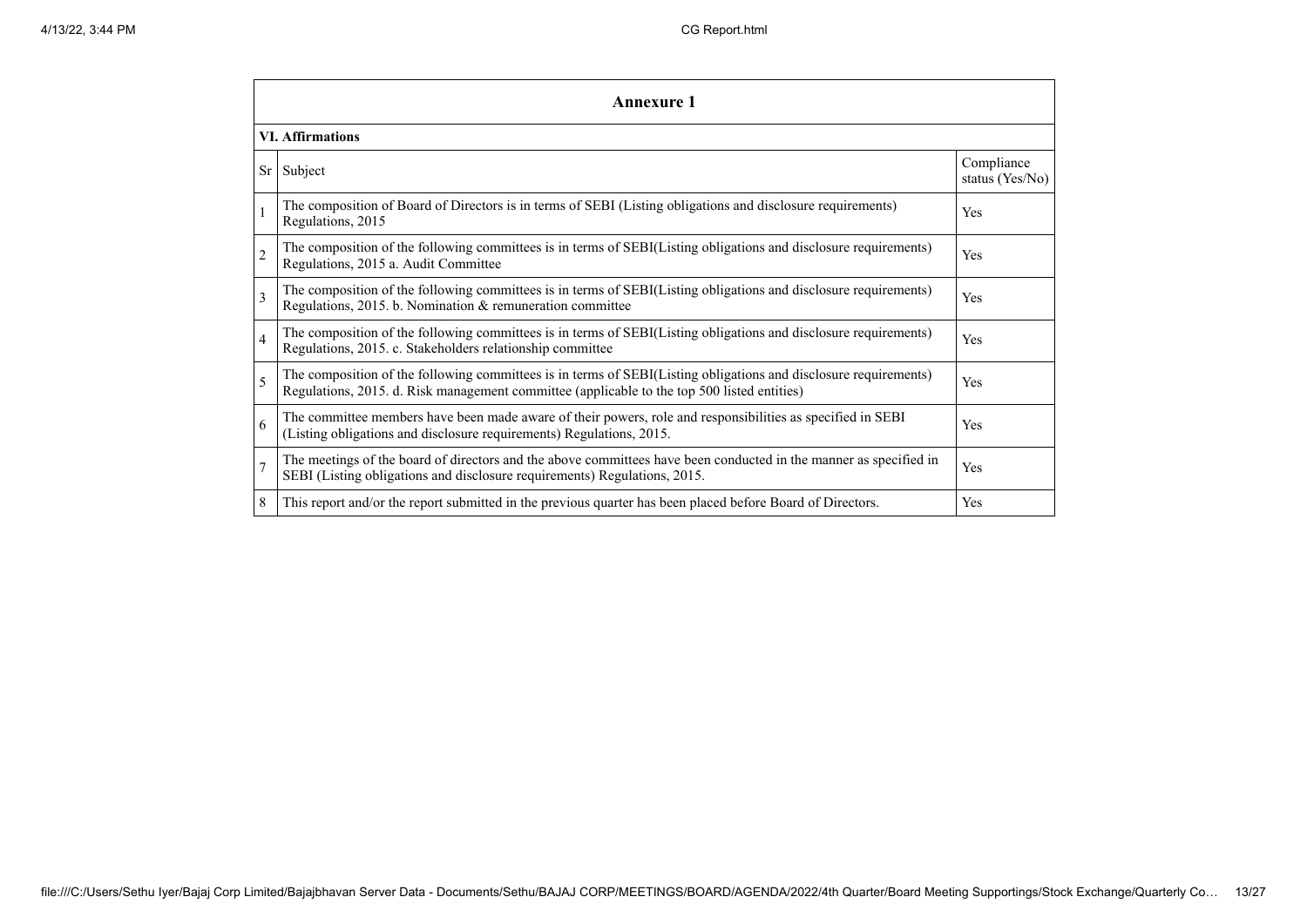|                                   | Annexure 1                                              |  |  |  |  |
|-----------------------------------|---------------------------------------------------------|--|--|--|--|
| Sr                                | Subject<br>Compliance status                            |  |  |  |  |
| Name of signatory<br>Vivek Mishra |                                                         |  |  |  |  |
|                                   | Company Secretary and Compliance Officer<br>Designation |  |  |  |  |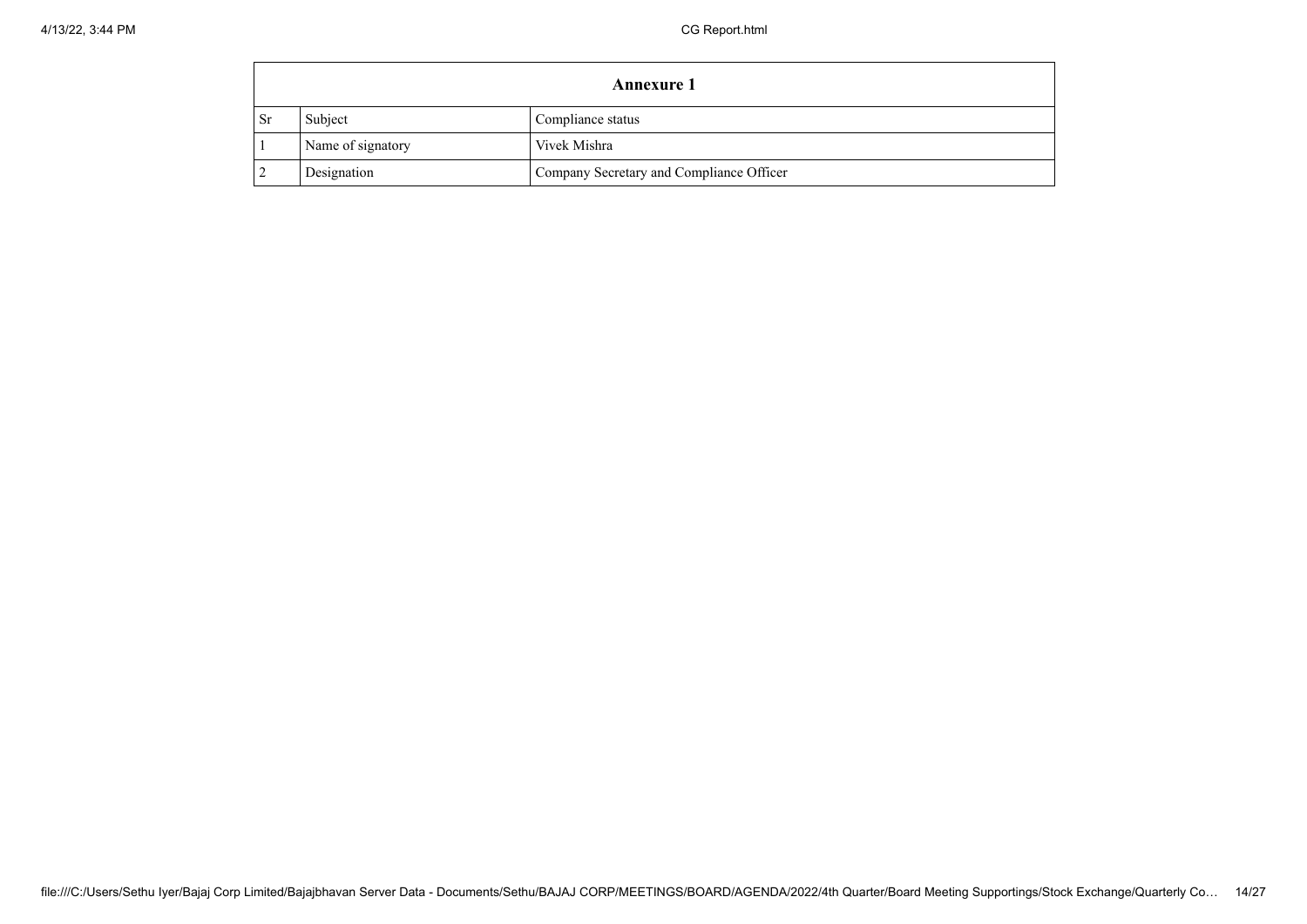|                | <b>Annexure II</b>                                                         |                                  |                                                                                                                 |                           |  |  |
|----------------|----------------------------------------------------------------------------|----------------------------------|-----------------------------------------------------------------------------------------------------------------|---------------------------|--|--|
|                |                                                                            |                                  | Annexure II to be submitted by listed entity at the end of the financial year (for the whole of financial year) |                           |  |  |
|                | I. Disclosure on website in terms of Listing Regulations                   |                                  |                                                                                                                 |                           |  |  |
| Sr             | Item                                                                       | Compliance status<br>(Yes/No/NA) | If status is "No" details of non-<br>compliance may be given here.                                              | Web address               |  |  |
| $\mathbf{1}$   | Details of business                                                        | Yes                              |                                                                                                                 | www.bajajconsumercare.com |  |  |
| $\overline{2}$ | Terms and conditions of appointment of<br>independent directors            | Yes                              |                                                                                                                 | www.bajajconsumercare.com |  |  |
| $\overline{3}$ | Composition of various committees of<br>board of directors                 | Yes                              |                                                                                                                 | www.bajajconsumercare.com |  |  |
| $\overline{4}$ | Code of conduct of board of directors and<br>senior management personnel   | Yes                              |                                                                                                                 | www.bajajconsumercare.com |  |  |
| $\overline{5}$ | Details of establishment of vigil<br>mechanism/ Whistle Blower policy      | Yes                              |                                                                                                                 | www.bajajconsumercare.com |  |  |
| 6              | Criteria of making payments to non-<br>executive directors                 | <b>Yes</b>                       |                                                                                                                 | www.bajajconsumercare.com |  |  |
| $\overline{7}$ | Policy on dealing with related party<br>transactions                       | Yes                              |                                                                                                                 | www.bajajconsumercare.com |  |  |
| 8              | Policy for determining 'material'<br>subsidiaries                          | Yes                              |                                                                                                                 | www.bajajconsumercare.com |  |  |
| 9              | Details of familiarization programmes<br>imparted to independent directors | Yes                              |                                                                                                                 | www.bajajconsumercare.com |  |  |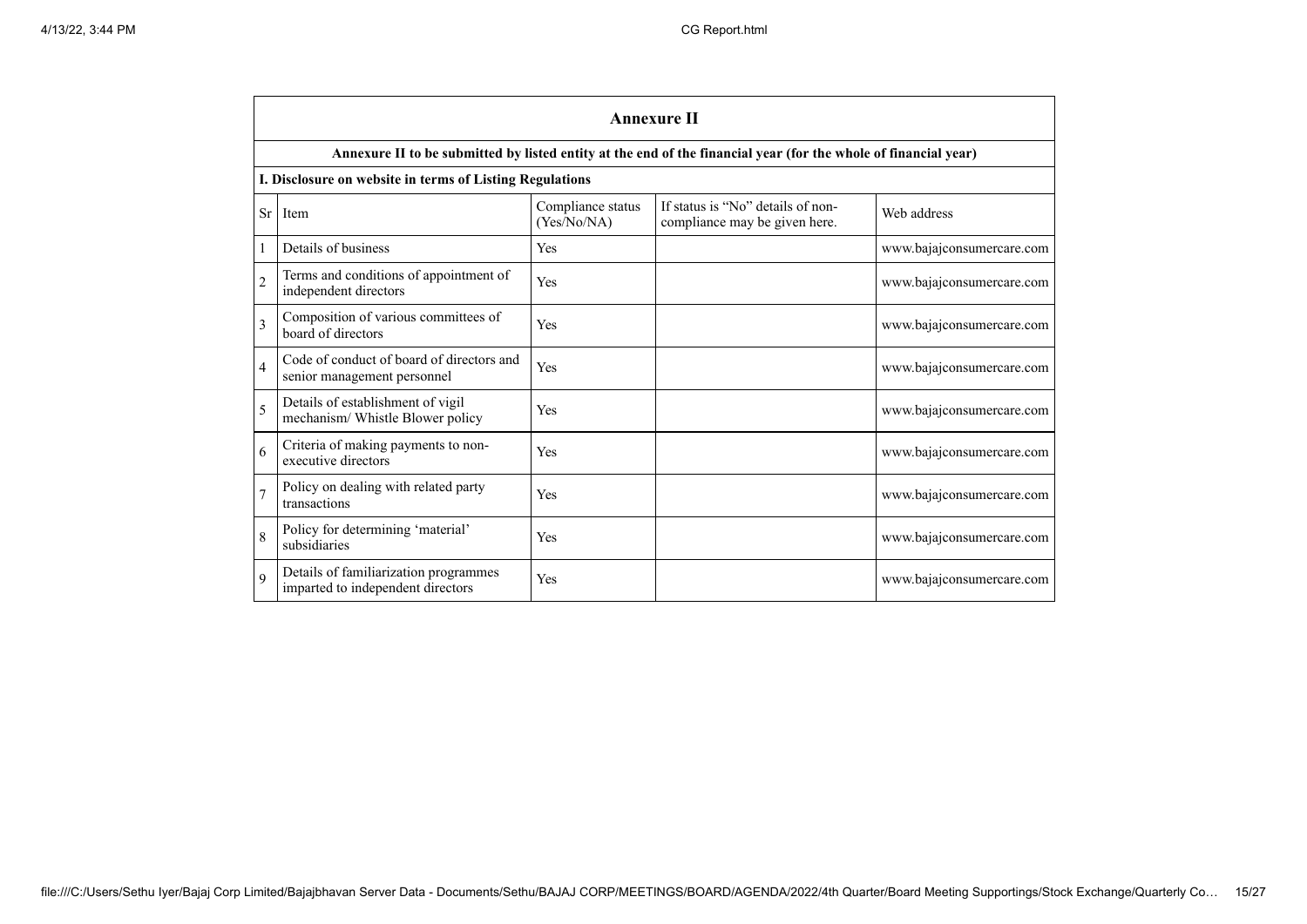|    | <b>Annexure II</b>                                                                                                                                                                              |                                     |                                                                          |                           |  |
|----|-------------------------------------------------------------------------------------------------------------------------------------------------------------------------------------------------|-------------------------------------|--------------------------------------------------------------------------|---------------------------|--|
|    | Annexure II to be submitted by listed entity at the end of the financial year (for the whole of financial year)                                                                                 |                                     |                                                                          |                           |  |
|    | I. Disclosure on website in terms of Listing Regulations                                                                                                                                        |                                     |                                                                          |                           |  |
| Sr | Item                                                                                                                                                                                            | Compliance<br>status<br>(Yes/No/NA) | If status is "No"<br>details of non-<br>compliance may be<br>given here. | Web address               |  |
| 10 | Contact information of the designated officials of the listed<br>entity who are responsible for assisting and handling investor<br>grievances                                                   | Yes                                 |                                                                          | www.bajajconsumercare.com |  |
| 11 | email address for grievance redressal and other relevant details                                                                                                                                | Yes                                 |                                                                          | www.bajajconsumercare.com |  |
| 12 | Financial results                                                                                                                                                                               | Yes                                 |                                                                          | www.bajajconsumercare.com |  |
| 13 | Shareholding pattern                                                                                                                                                                            | Yes                                 |                                                                          | www.bajajconsumercare.com |  |
| 14 | Details of agreements entered into with the media companies<br>and/or their associates                                                                                                          | NA                                  |                                                                          |                           |  |
| 15 | Schedule of analyst or institutional investor meet and<br>presentations made by the listed entity to analysts or<br>institutional investors simultaneously with submission to stock<br>exchange | Yes                                 |                                                                          | www.bajajconsumer.com     |  |
| 16 | New name and the old name of the listed entity                                                                                                                                                  | Yes                                 |                                                                          | www.bajajconsumer.com     |  |
| 17 | Advertisements as per regulation 47 (1)                                                                                                                                                         | Yes                                 |                                                                          | www.bajajconsumer.com     |  |
| 18 | Credit rating or revision in credit rating obtained                                                                                                                                             | NA                                  |                                                                          |                           |  |
| 19 | Separate audited financial statements of each subsidiary of the<br>listed entity in respect of a relevant financial year                                                                        | Yes                                 |                                                                          | www.bajajconsumer.com     |  |
| 20 | Whether company has provided information under separate<br>section on its website as per Regulation $46(2)$                                                                                     | Yes                                 |                                                                          | www.bajajconsumer.com     |  |
| 21 | Materiality Policy as per Regulation 30                                                                                                                                                         | Yes                                 |                                                                          | www.bajajconsumer.com     |  |
| 22 | Dividend Distribution policy as per Regulation 43A (as<br>applicable)                                                                                                                           | Yes                                 |                                                                          | www.bajajconsumer.com     |  |
| 23 | It is certified that these contents on the website of the listed<br>entity are correct                                                                                                          | Yes                                 |                                                                          | www.bajajconsumer.com     |  |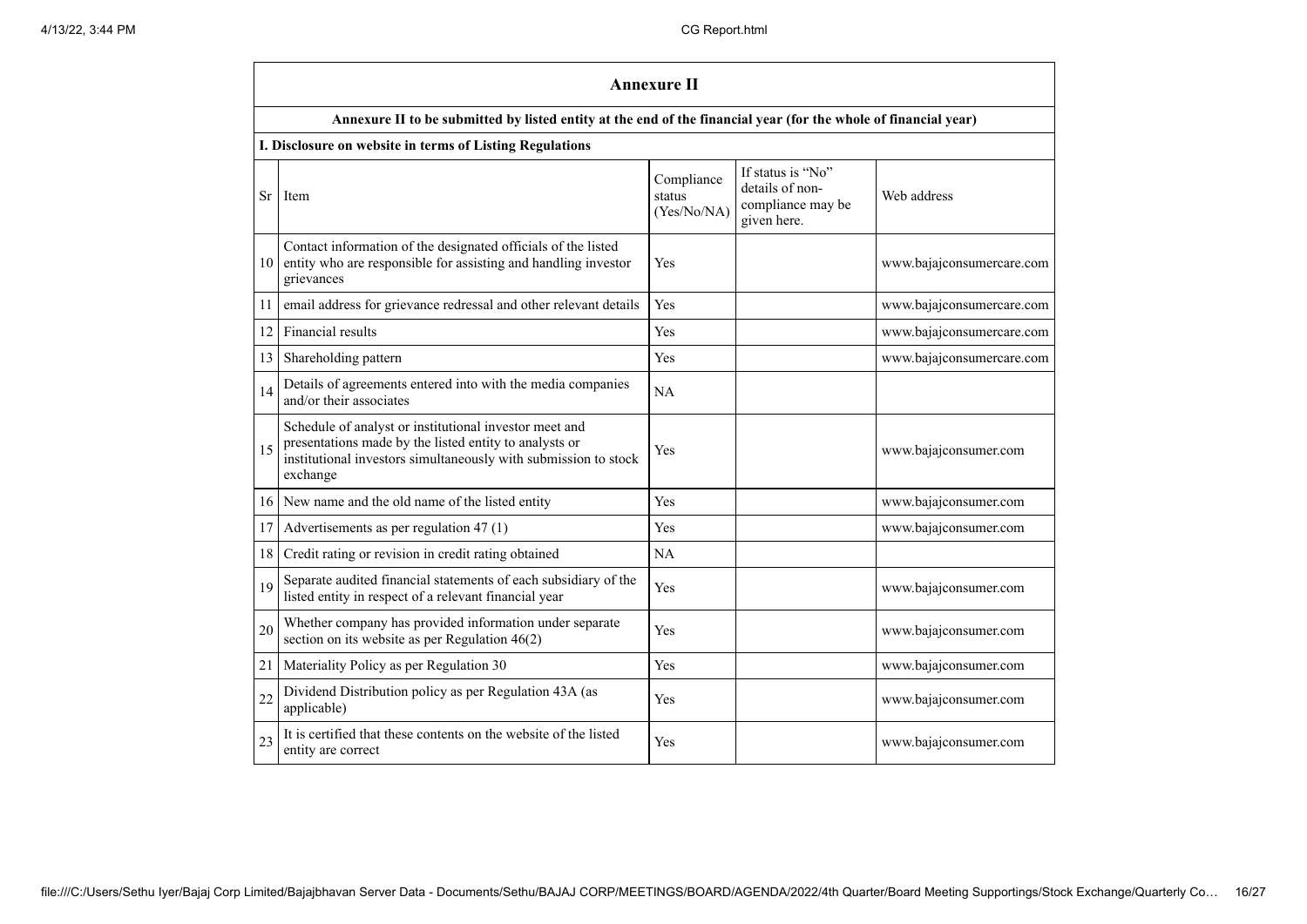|              | <b>Annexure II</b>                                                                                                   |                                |                                     |                                                                    |  |  |
|--------------|----------------------------------------------------------------------------------------------------------------------|--------------------------------|-------------------------------------|--------------------------------------------------------------------|--|--|
|              | <b>II. Annual Affirmations</b>                                                                                       |                                |                                     |                                                                    |  |  |
| Sr           | Particulars                                                                                                          | Regulation<br>Number           | Compliance<br>status<br>(Yes/No/NA) | If status is "No" details of non-<br>compliance may be given here. |  |  |
| $\mathbf{1}$ | Independent director(s) have been appointed in terms of<br>specified criteria of 'independence' and/or 'eligibility' | $16(1)(b) \&$<br>25(6)         | Yes                                 |                                                                    |  |  |
| 2            | Board composition                                                                                                    | 17(1),<br>$17(1A)$ &<br>17(1B) | Yes                                 |                                                                    |  |  |
| 3            | Meeting of Board of directors                                                                                        | 17(2)                          | Yes                                 |                                                                    |  |  |
| 4            | Quorum of Board meeting                                                                                              | 17(2A)                         | Yes                                 |                                                                    |  |  |
| 5            | Review of Compliance Reports                                                                                         | 17(3)                          | Yes                                 |                                                                    |  |  |
| 6            | Plans for orderly succession for appointments                                                                        | 17(4)                          | Yes                                 |                                                                    |  |  |
| 7            | Code of Conduct                                                                                                      | 17(5)                          | Yes                                 |                                                                    |  |  |
| 8            | Fees/compensation                                                                                                    | 17(6)                          | Yes                                 |                                                                    |  |  |
| 9            | Minimum Information                                                                                                  | 17(7)                          | Yes                                 |                                                                    |  |  |
| 10           | Compliance Certificate                                                                                               | 17(8)                          | Yes                                 |                                                                    |  |  |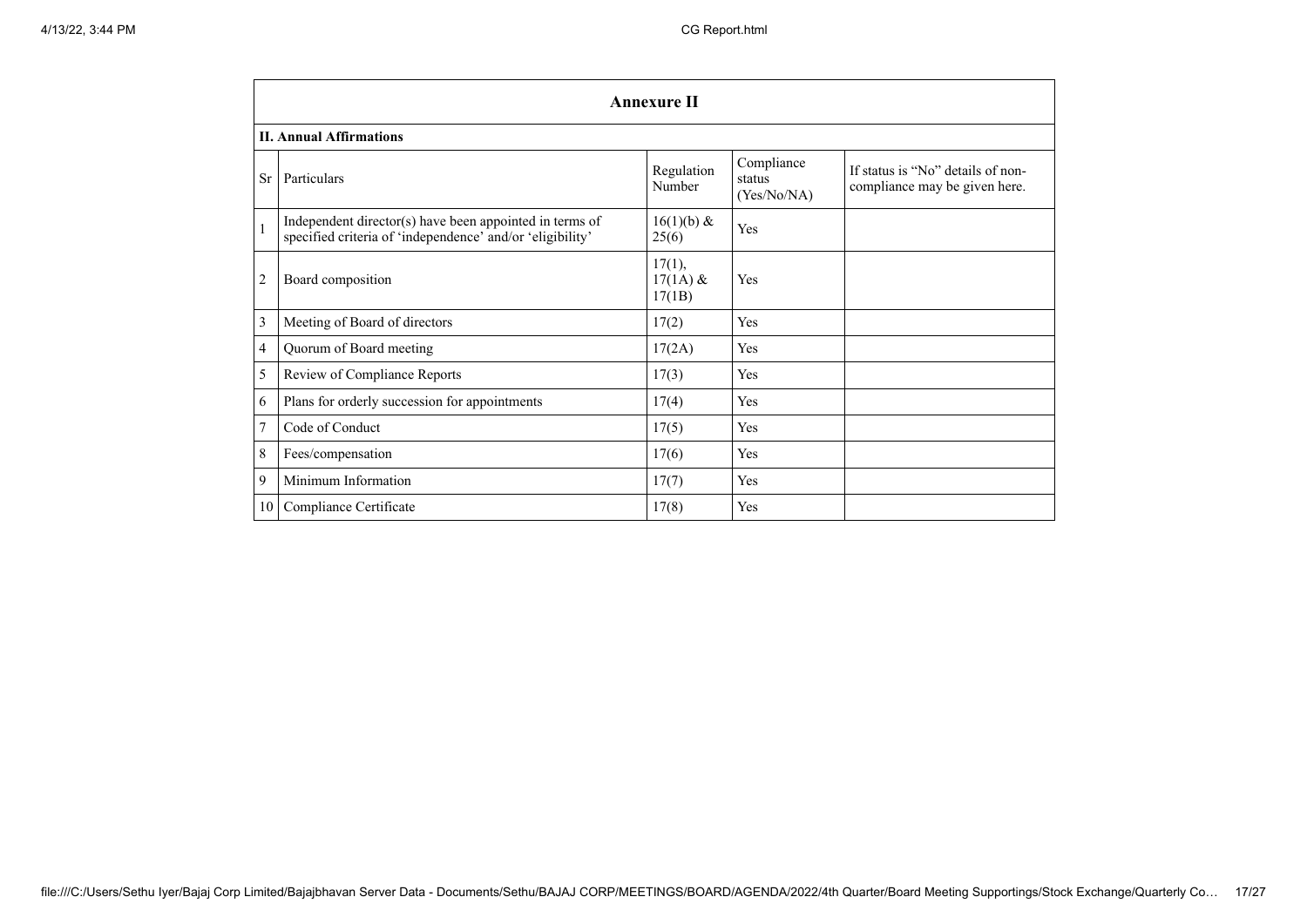|    | <b>Annexure II</b>                                         |                            |                                  |                                                                   |  |
|----|------------------------------------------------------------|----------------------------|----------------------------------|-------------------------------------------------------------------|--|
|    | <b>II. Annual Affirmations</b>                             |                            |                                  |                                                                   |  |
| Sr | Particulars                                                | Regulation<br>Number       | Compliance status<br>(Yes/No/NA) | If status is "No" details of non-compliance<br>may be given here. |  |
| 11 | Risk Assessment & Management                               | 17(9)                      | Yes                              |                                                                   |  |
| 12 | Performance Evaluation of Independent<br><b>Directors</b>  | 17(10)                     | Yes                              |                                                                   |  |
| 13 | Recommendation of Board                                    | 17(11)                     | Yes                              |                                                                   |  |
| 14 | Maximum number of Directorships                            | 17A                        | Yes                              |                                                                   |  |
| 15 | Composition of Audit Committee                             | 18(1)                      | Yes                              |                                                                   |  |
| 16 | Meeting of Audit Committee                                 | 18(2)                      | Yes                              |                                                                   |  |
| 17 | Composition of nomination & remuneration<br>committee      | 19(1) & (2)                | Yes                              |                                                                   |  |
| 18 | Quorum of Nomination and Remuneration<br>Committee meeting | 19(2A)                     | Yes                              |                                                                   |  |
| 19 | Meeting of Nomination and Remuneration<br>Committee        | 19(3A)                     | Yes                              |                                                                   |  |
| 20 | Composition of Stakeholder Relationship<br>Committee       | $20(1), 20(2)$ &<br>20(2A) | Yes                              |                                                                   |  |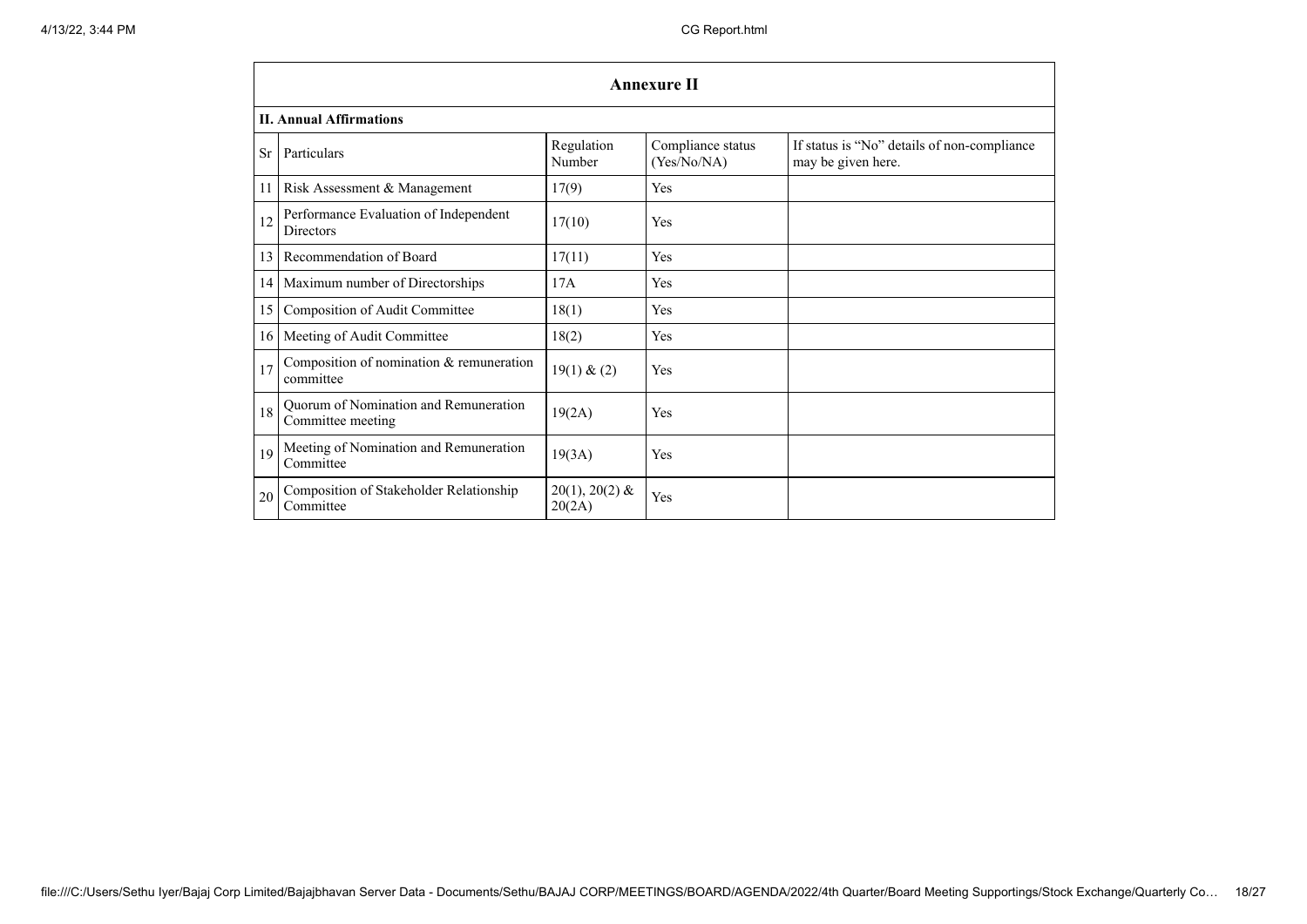|    | <b>Annexure II</b>                                                                     |                                     |                                  |                                                                    |  |  |
|----|----------------------------------------------------------------------------------------|-------------------------------------|----------------------------------|--------------------------------------------------------------------|--|--|
|    | <b>II. Annual Affirmations</b>                                                         |                                     |                                  |                                                                    |  |  |
| Sr | Particulars                                                                            | Regulation<br>Number                | Compliance status<br>(Yes/No/NA) | If status is "No" details of non-<br>compliance may be given here. |  |  |
| 21 | Meeting of Stakeholders Relationship Committee                                         | 20(3A)                              | Yes                              |                                                                    |  |  |
| 22 | Composition and role of risk management<br>committee                                   | 21(1), (2), (3), (4)                | Yes                              |                                                                    |  |  |
| 23 | Meeting of Risk Management Committee                                                   | 21(3A)                              | Yes                              |                                                                    |  |  |
| 24 | Vigil Mechanism                                                                        | 22                                  | Yes                              |                                                                    |  |  |
| 25 | Policy for related party Transaction                                                   | 23(1),(1A),(5),<br>$(6)(7)$ & $(8)$ | Yes                              |                                                                    |  |  |
| 26 | Prior or Omnibus approval of Audit Committee for<br>all related party transactions     | 23(2), (3)                          | Yes                              |                                                                    |  |  |
| 27 | Approval for material related party transactions                                       | 23(4)                               | <b>NA</b>                        |                                                                    |  |  |
| 28 | Disclosure of related party transactions on<br>consolidated basis                      | 23(9)                               | Yes                              |                                                                    |  |  |
| 29 | Composition of Board of Directors of unlisted<br>material Subsidiary                   | 24(1)                               | NA                               |                                                                    |  |  |
| 30 | Other Corporate Governance requirements with<br>respect to subsidiary of listed entity | 24(2),(3),(4),(5)<br>&(6)           | Yes                              |                                                                    |  |  |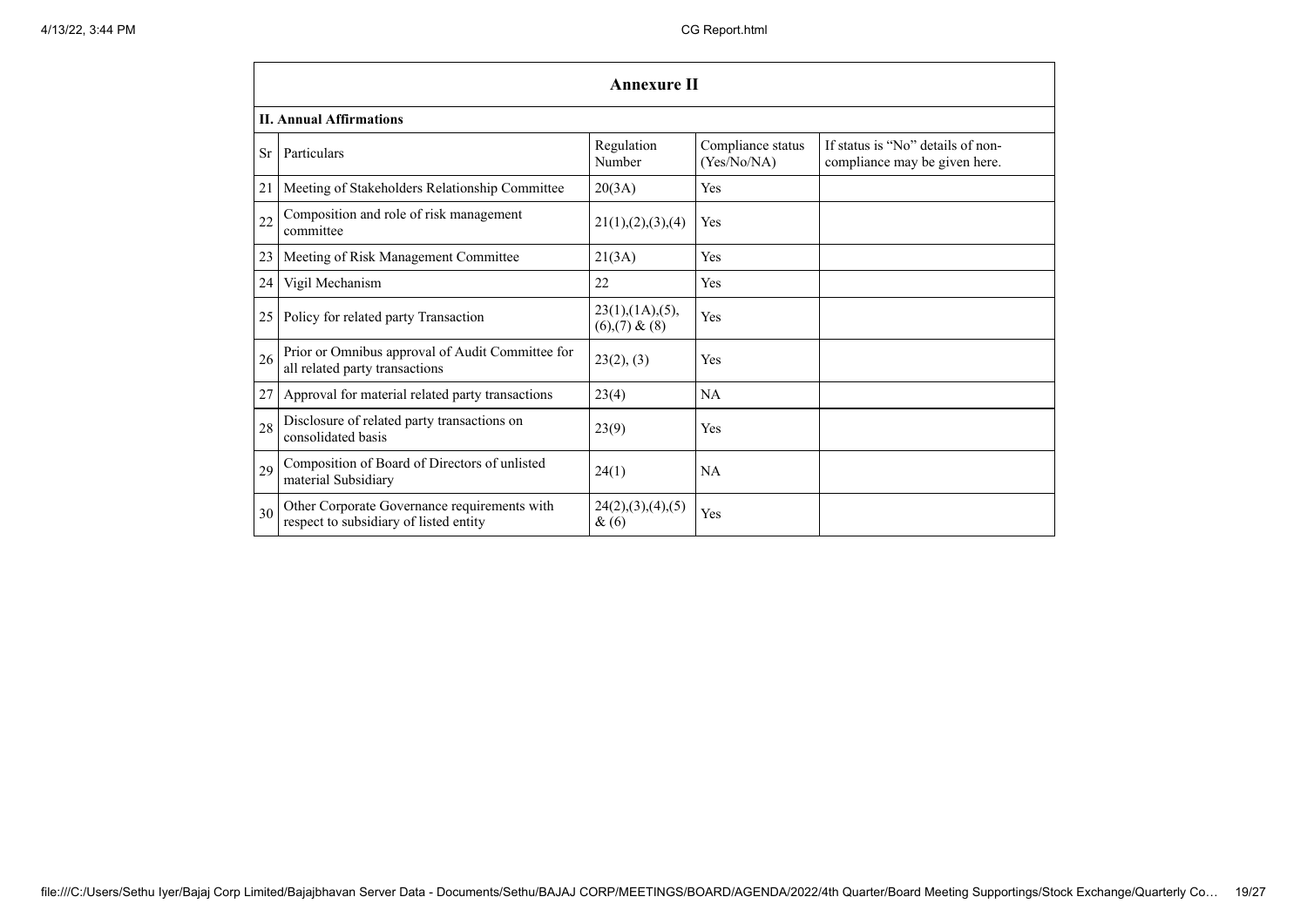|    | <b>Annexure II</b>                                                                                                   |                      |                                     |                                                                    |  |
|----|----------------------------------------------------------------------------------------------------------------------|----------------------|-------------------------------------|--------------------------------------------------------------------|--|
|    | <b>II. Annual Affirmations</b>                                                                                       |                      |                                     |                                                                    |  |
| Sr | Particulars                                                                                                          | Regulation<br>Number | Compliance<br>status<br>(Yes/No/NA) | If status is "No" details of non-<br>compliance may be given here. |  |
| 31 | Annual Secretarial Compliance Report                                                                                 | 24(A)                | Yes                                 |                                                                    |  |
| 32 | Alternate Director to Independent Director                                                                           | 25(1)                | NA                                  |                                                                    |  |
| 33 | Maximum Tenure                                                                                                       | 25(2)                | NA                                  |                                                                    |  |
| 34 | Meeting of independent directors                                                                                     | $25(3)$ &<br>(4)     | Yes                                 |                                                                    |  |
| 35 | Familiarization of independent directors                                                                             | 25(7)                | Yes                                 |                                                                    |  |
| 36 | Declaration from Independent Director                                                                                | $25(8)$ &<br>(9)     | Yes                                 |                                                                    |  |
| 37 | D & O Insurance for Independent Directors                                                                            | 25(10)               | Yes                                 |                                                                    |  |
| 38 | Memberships in Committees                                                                                            | 26(1)                | Yes                                 |                                                                    |  |
| 39 | Affirmation with compliance to code of conduct from members of<br>Board of Directors and Senior management personnel | 26(3)                | Yes                                 |                                                                    |  |
| 40 | Disclosure of Shareholding by Non-Executive Directors                                                                | 26(4)                | Yes                                 |                                                                    |  |
| 41 | Policy with respect to Obligations of directors and senior<br>management                                             | $26(2)$ &<br>26(5)   | Yes                                 |                                                                    |  |
|    | Any other information to be provided - Add Notes                                                                     |                      |                                     |                                                                    |  |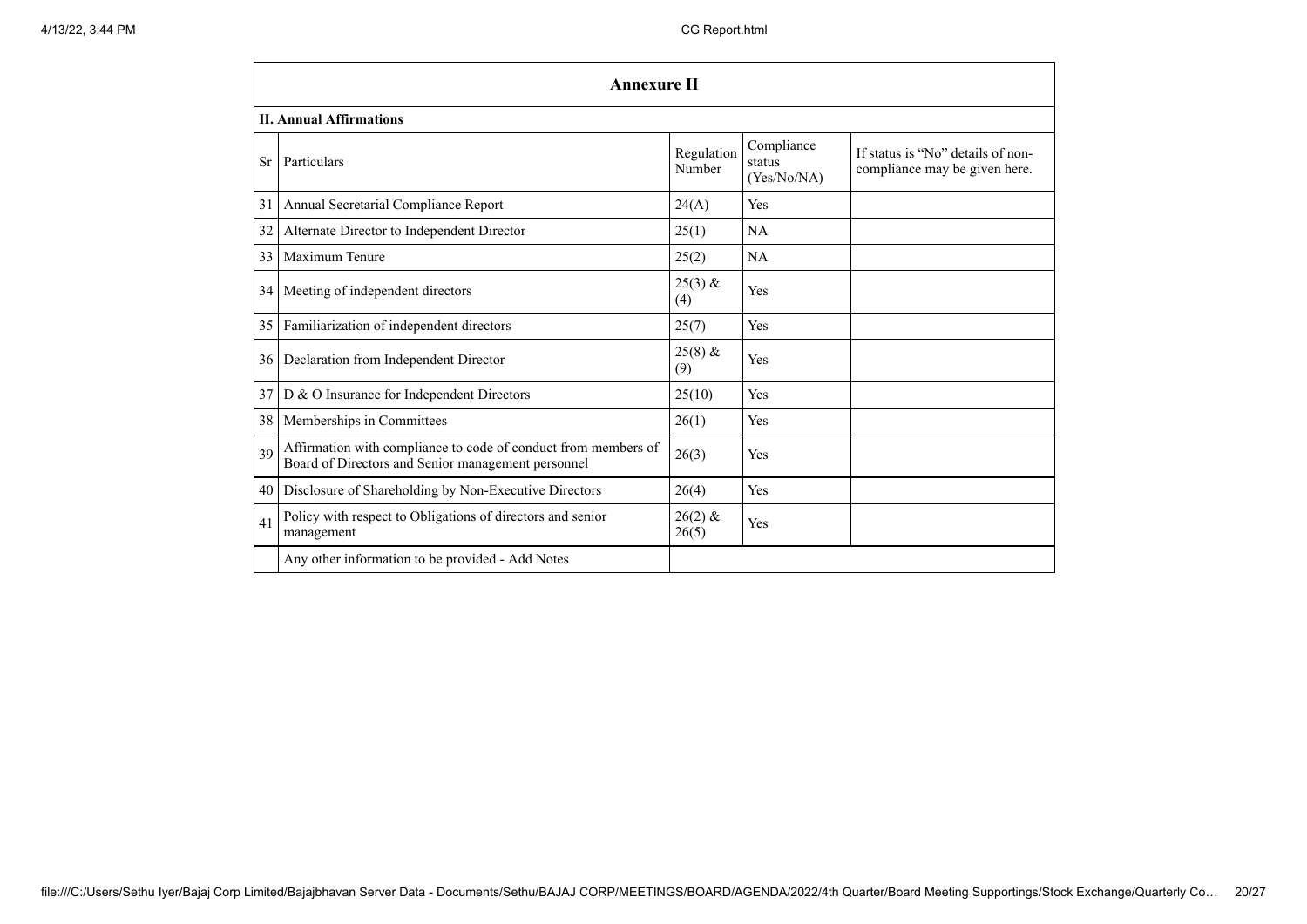|  |                   | <b>Annexure II</b>                       |
|--|-------------------|------------------------------------------|
|  | Name of signatory | Vivek Mishra                             |
|  | Designation       | Company Secretary and Compliance Officer |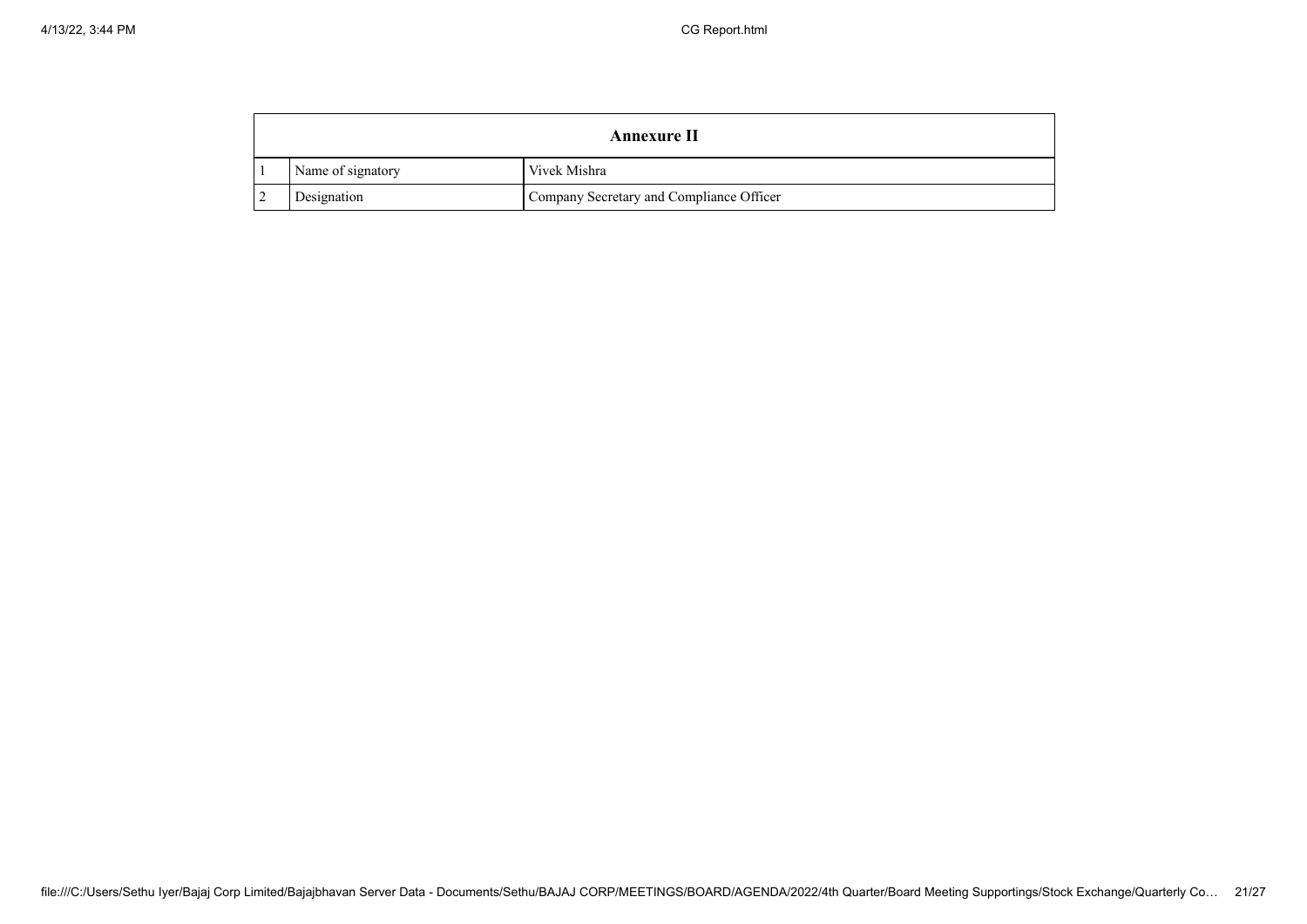|    | Annexure II                                                                                                                                                           |                                         |  |  |  |
|----|-----------------------------------------------------------------------------------------------------------------------------------------------------------------------|-----------------------------------------|--|--|--|
|    | <b>III.</b> Affirmations                                                                                                                                              |                                         |  |  |  |
| Sr | <b>Particulars</b>                                                                                                                                                    | <b>Compliance status</b><br>(Yes/No/NA) |  |  |  |
|    | The Listed Entity has approved Material Subsidiary Policy and the Corporate Governance requirements with<br>respect to subsidiary of Listed Entity have been complied | Yes                                     |  |  |  |
|    | Any other information to be provided                                                                                                                                  |                                         |  |  |  |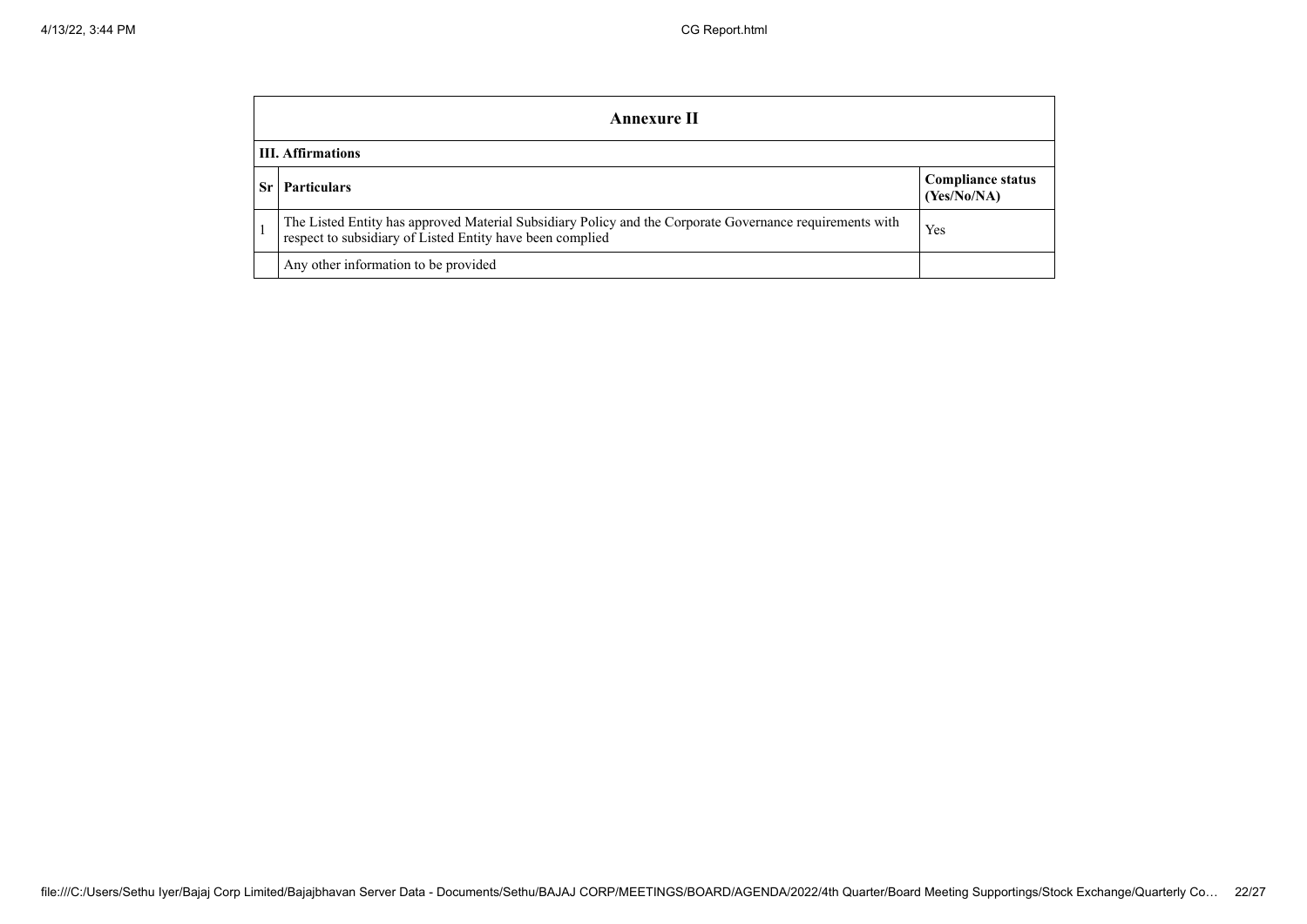|  |                   | <b>Annexure II</b>                       |
|--|-------------------|------------------------------------------|
|  | Name of signatory | Vivek Mishra                             |
|  | Designation       | Company Secretary and Compliance Officer |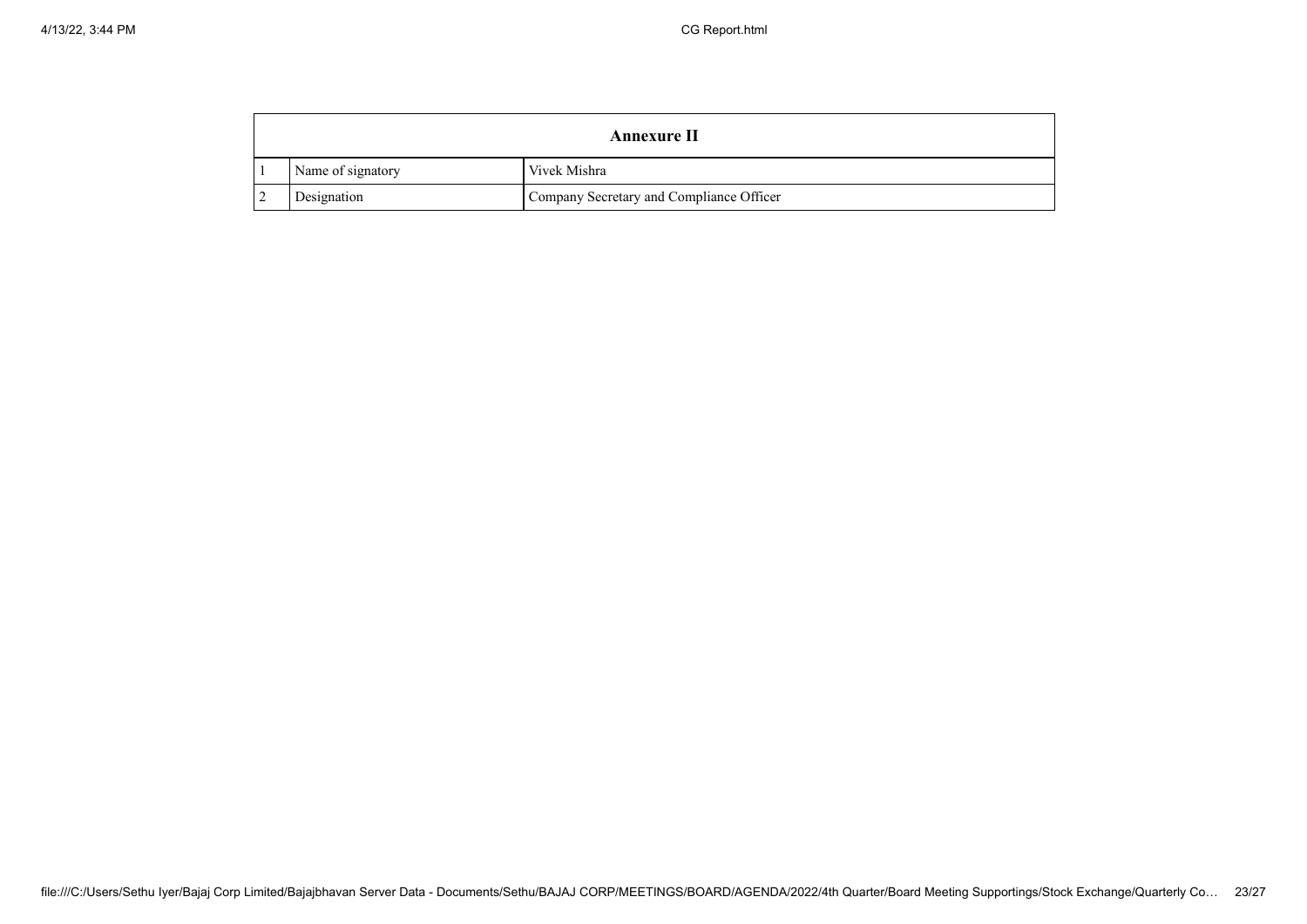| <b>Additional Half yearly Disclosure</b>                                                                                                                                                  |                                                |                                                                       |                                                                                                 |  |  |
|-------------------------------------------------------------------------------------------------------------------------------------------------------------------------------------------|------------------------------------------------|-----------------------------------------------------------------------|-------------------------------------------------------------------------------------------------|--|--|
| Applicability of disclosure                                                                                                                                                               | Applicable                                     |                                                                       |                                                                                                 |  |  |
| Reason for Non Applicability                                                                                                                                                              | Textual Information(1)                         |                                                                       |                                                                                                 |  |  |
| I. Disclosure of Loans/ guarantees/comfort letters /securities etc.refer note below                                                                                                       |                                                |                                                                       |                                                                                                 |  |  |
| (A) Any loan or any other form of debt advanced by the listed entity directly or indirectly to                                                                                            |                                                |                                                                       |                                                                                                 |  |  |
| Entity                                                                                                                                                                                    | Aggregate amount advanced during six<br>months | Balance<br>outstanding<br>at the end of<br>six months                 |                                                                                                 |  |  |
| Promoter or any other entity controlled by them                                                                                                                                           | $\overline{0}$                                 | $\overline{0}$                                                        |                                                                                                 |  |  |
| Promoter Group or any other entity controlled by them                                                                                                                                     | $\overline{0}$                                 | $\overline{0}$                                                        |                                                                                                 |  |  |
| Directors (including relatives) or any other entity controlled<br>by them                                                                                                                 | $\theta$                                       | $\overline{0}$                                                        |                                                                                                 |  |  |
| KMPs or any other entity controlled by them                                                                                                                                               | $\mathbf{0}$                                   | $\boldsymbol{0}$                                                      |                                                                                                 |  |  |
| (B) Any guarantee / comfort letter (by whatever name called) provided by the listed entity directly or<br>indirectly, in connection with any loan(s) or any other form of debt availed By |                                                |                                                                       |                                                                                                 |  |  |
| Entity                                                                                                                                                                                    | Type (guarantee, comfort letter etc.)          | Aggregate<br>amount of<br>issuance<br>during six<br>months            | Balance<br>outstanding at the<br>end of six<br>months(taking into<br>account any<br>invocation) |  |  |
| Promoter or any other entity controlled by them                                                                                                                                           | $\boldsymbol{0}$                               | $\Omega$                                                              | $\overline{0}$                                                                                  |  |  |
| Promoter Group or any other entity controlled by them                                                                                                                                     | $\Omega$                                       | $\boldsymbol{0}$                                                      | $\boldsymbol{0}$                                                                                |  |  |
| Directors (including relatives) or any other entity controlled<br>by them                                                                                                                 | $\theta$                                       | $\overline{0}$                                                        | $\boldsymbol{0}$                                                                                |  |  |
| KMPs or any other entity controlled by them                                                                                                                                               | $\mathbf{0}$                                   | $\overline{0}$                                                        | $\boldsymbol{0}$                                                                                |  |  |
| (C) Any security provided by the listed entity directly or indirectly, in connection with any loan(s) or any                                                                              |                                                |                                                                       |                                                                                                 |  |  |
| other form of debt availed by<br>Entity                                                                                                                                                   | Type of security (cash, shares etc.)           | Aggregate<br>value of<br>security<br>provided<br>during six<br>months | Balance<br>outstanding at the<br>end of six months                                              |  |  |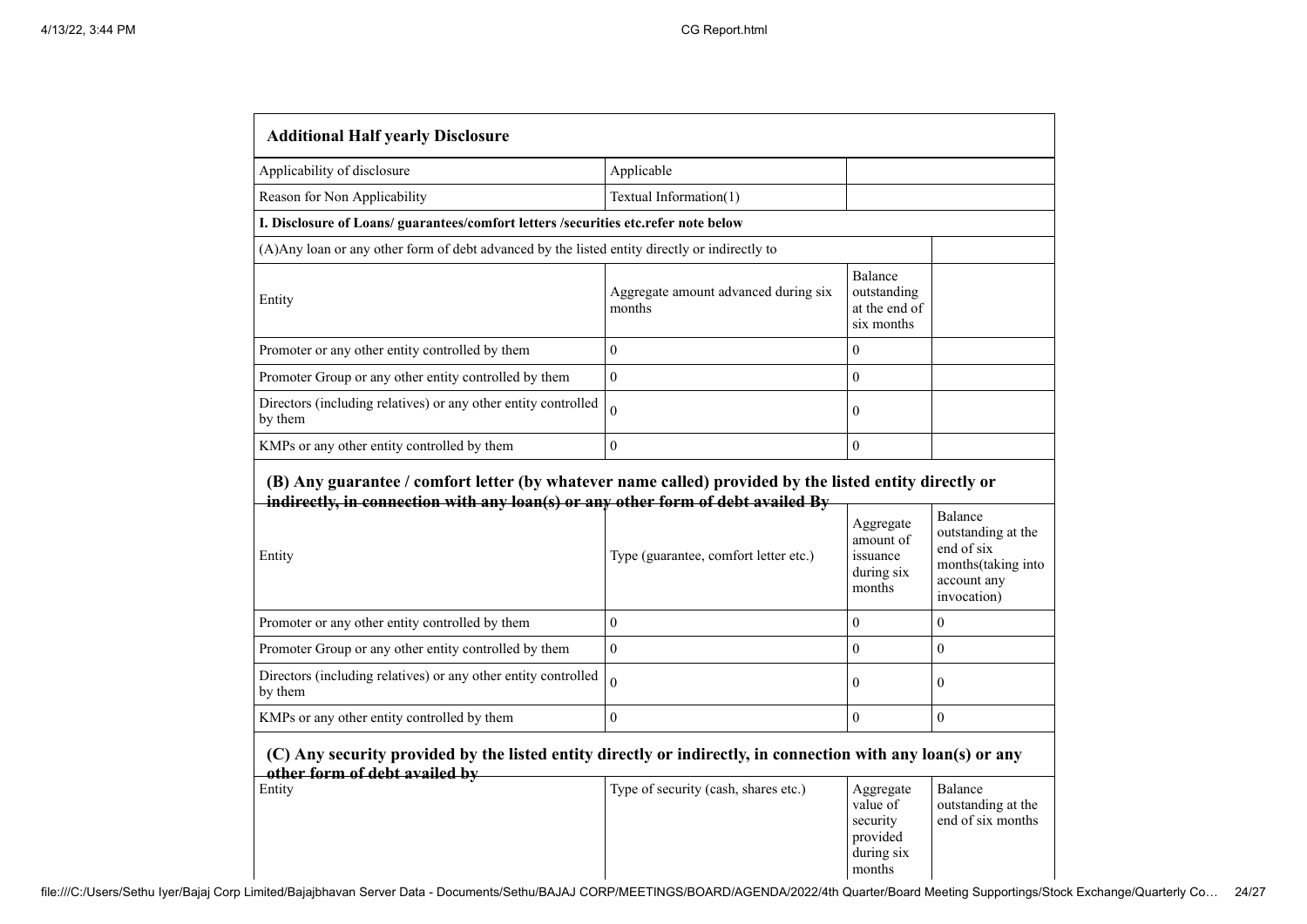| Promoter or any other entity controlled by them                                                                                                                                                                                                                                                                                                                                                                                         | 0               | $\theta$                    | $\theta$                     |
|-----------------------------------------------------------------------------------------------------------------------------------------------------------------------------------------------------------------------------------------------------------------------------------------------------------------------------------------------------------------------------------------------------------------------------------------|-----------------|-----------------------------|------------------------------|
| Promoter Group or any other entity controlled by them                                                                                                                                                                                                                                                                                                                                                                                   | $\mathbf{0}$    | $\theta$                    | $\theta$                     |
| Directors (including relatives) or any other entity controlled<br>by them                                                                                                                                                                                                                                                                                                                                                               | 0               | $\theta$                    | 0                            |
| KMPs or any other entity controlled by them                                                                                                                                                                                                                                                                                                                                                                                             | $\mathbf{0}$    | $\theta$                    | $\overline{0}$               |
| (D) Additional Information                                                                                                                                                                                                                                                                                                                                                                                                              |                 |                             | Textual<br>Information $(2)$ |
| <b>II.</b> Affirmations                                                                                                                                                                                                                                                                                                                                                                                                                 |                 |                             |                              |
| Affirmations                                                                                                                                                                                                                                                                                                                                                                                                                            |                 | Compliance<br><b>Status</b> | Company Remarks              |
| All loans (or other form of debt), guarantees, comfort letters (by whatever name called) or securities in<br>connection with any loan(s) (or other form of debt) given directly or indirectly by the listed entity to<br>promoter(s), promoter group, director(s) (including their relatives), key managerial personnel<br>(including their relatives) or any entity controlled by them are in the economic interest of the<br>company. |                 |                             |                              |
|                                                                                                                                                                                                                                                                                                                                                                                                                                         |                 | Yes                         | Textual<br>Information $(3)$ |
| Name                                                                                                                                                                                                                                                                                                                                                                                                                                    | Mr. D. K. Maloo |                             |                              |
| Designation                                                                                                                                                                                                                                                                                                                                                                                                                             | <b>CFO</b>      |                             |                              |
| Place                                                                                                                                                                                                                                                                                                                                                                                                                                   | Mumbai          |                             |                              |